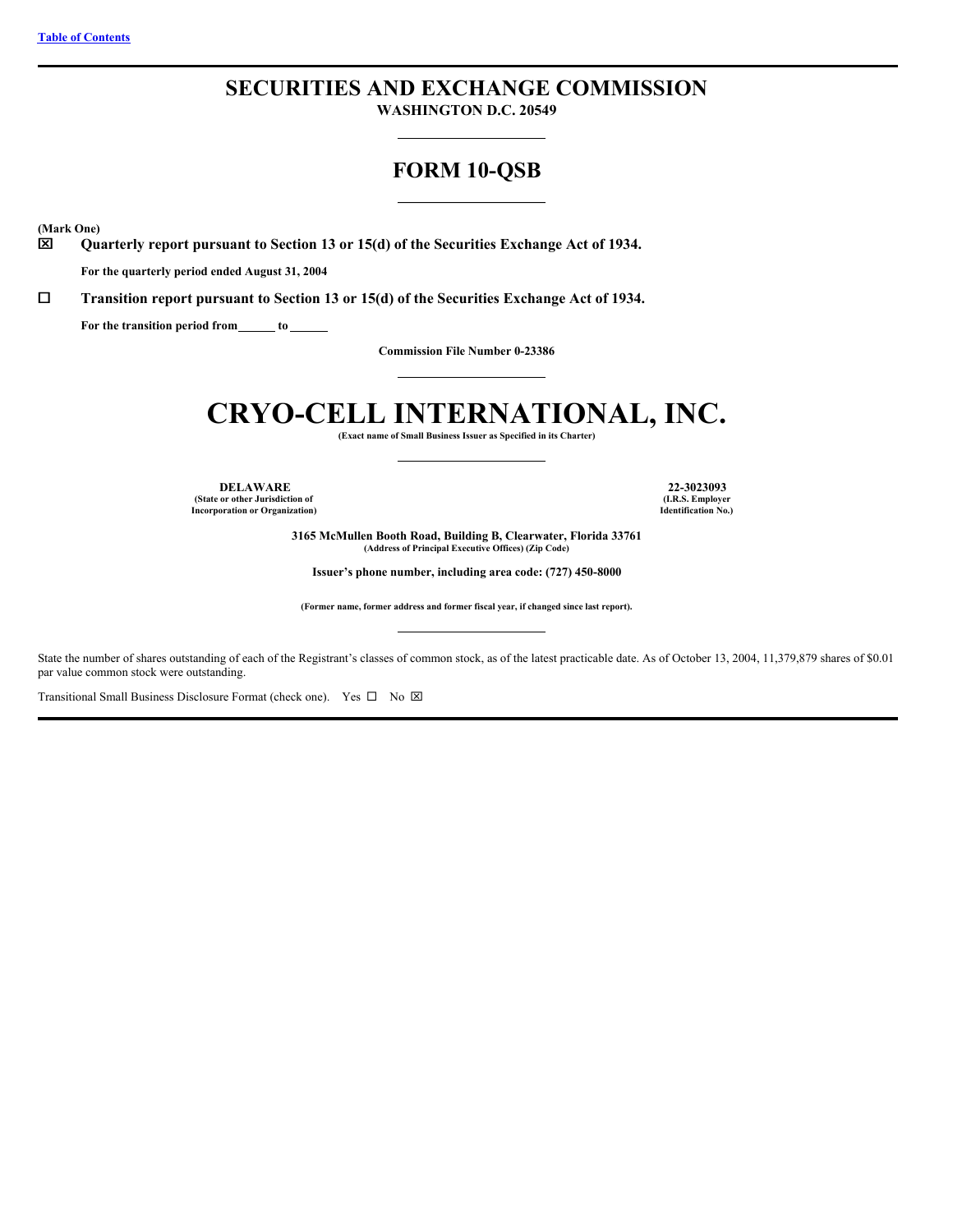### <span id="page-1-0"></span>**CRYO-CELL INTERNATIONAL, INC. AND SUBSIDIARIES**

## **TABLE OF CONTENTS**

## **PART I - FINANCIAL INFORMATION (UNAUDITED) Item 1. Financial [Statements](#page-2-0) [Consolidated](#page-2-1) Balance Sheets** 3 Consolidated Statements of Operations and [Comprehensive](#page-3-0) Income (Loss) 4 **[Consolidated](#page-4-0) Statements of Cash Flows** 5 Notes to [Consolidated](#page-5-0) Financial Statements 6 **Item 2. [Management's](#page-13-0) Discussion and Analysis of Financial Conditions and Results of Operations** 14 **Item 3. Controls and [Procedures](#page-21-0)** 22 **PART II -OTHER [INFORMATION](#page-24-0) Item 1. Legal [Proceedings](#page-24-1)** 25 **Item 2. [Unregistered](#page-24-2) Sales of Equity Securities and Use of Proceeds** 25 **Item 3. Defaults Upon Senior [Securities](#page-24-3)** 25 **Item 4. [Submission](#page-24-4) of Matters to a Vote of Security Holders** 25 **Item 5. Other [Information](#page-24-5)** 25 **Item 6. [Exhibits](#page-25-0) and Reports On Form 8-K** 26 **[SIGNATURES](#page-26-0)** 27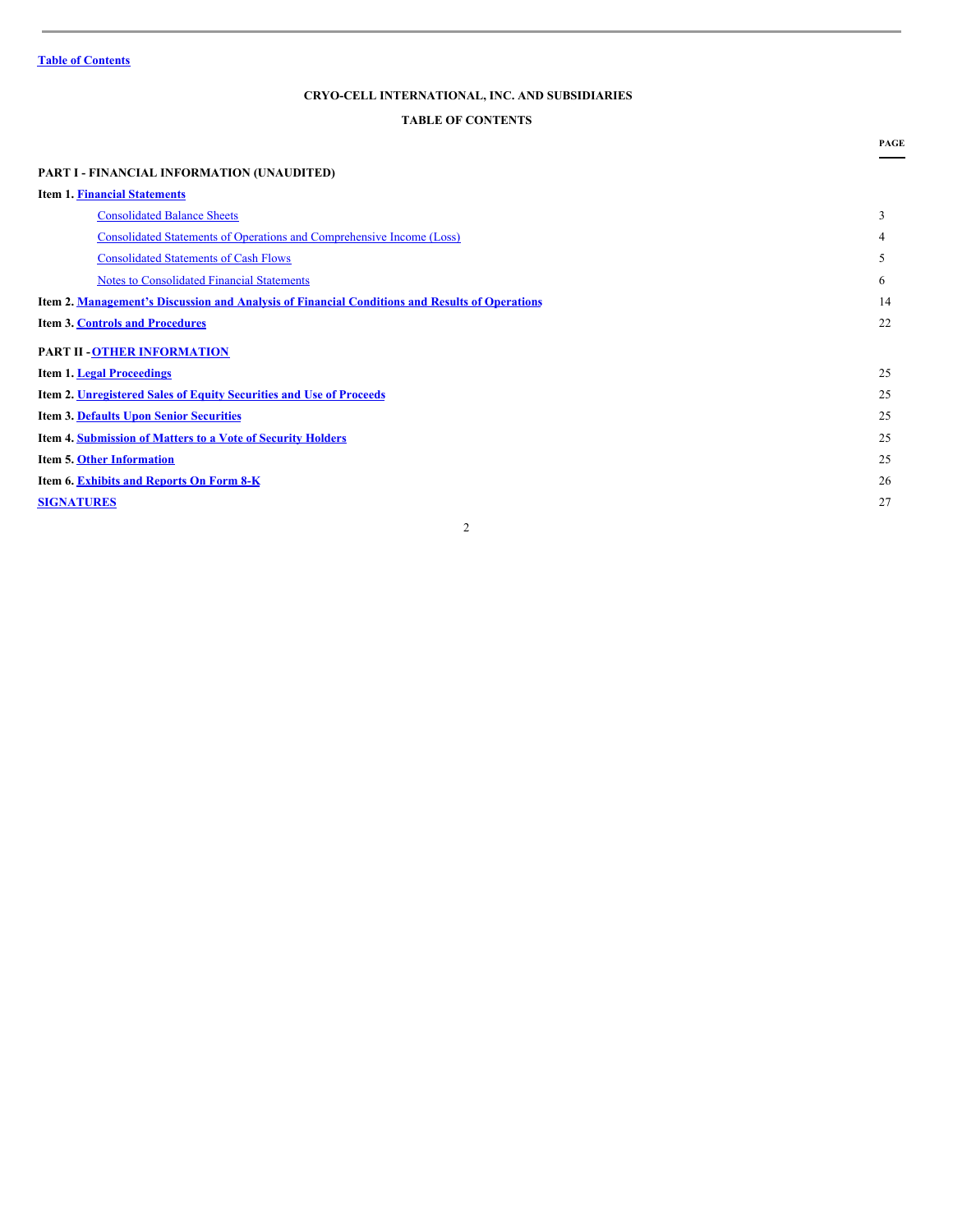<span id="page-2-0"></span>**Item 1. Financial Statements**

## <span id="page-2-1"></span>**CRYO-CELL INTERNATIONAL, INC. AND SUBSIDIARIES**

CONSOLIDATED BALANCE SHEETS

## **ASSETS**

|                                                                                                                    | August 31,<br>2004        | November 30,<br>2003 |
|--------------------------------------------------------------------------------------------------------------------|---------------------------|----------------------|
|                                                                                                                    | (unaudited)               |                      |
| <b>Current Assets</b>                                                                                              |                           |                      |
| Cash and cash equivalents                                                                                          | $\mathbb{S}$<br>4,167,386 | \$2,452,006          |
| Restricted cash held in escrow                                                                                     | 996,653                   |                      |
| Marketable securities and other investments                                                                        | 707,040                   | 798,077              |
| Accounts receivable and advances (net of allowance for doubtful accounts of \$290,726 and \$200,010, respectively) | 841,032                   | 483,926              |
| Receivable - Affiliates (net of allowance for doubtful accounts of \$128,540 at November 30, 2003)                 |                           | 195,022              |
| Prepaid expenses and other current assets                                                                          | 431,242                   | 366,579              |
|                                                                                                                    |                           |                      |
| Total current assets                                                                                               | 7,143,353                 | 4,295,610            |
|                                                                                                                    |                           |                      |
| <b>Property and Equipment-net</b>                                                                                  | 1,647,156                 | 1,354,619            |
|                                                                                                                    |                           |                      |
| <b>Property and Equipment-held for sale</b>                                                                        | 145,000                   |                      |
|                                                                                                                    |                           |                      |
| <b>Other Assets</b>                                                                                                |                           |                      |
| Marketable securities and other investments                                                                        | 516,797                   | 468,102              |
| Notes receivable                                                                                                   | 100,000                   | 100,000              |
| Receivable - Revenue sharing agreement                                                                             |                           | 100,525              |
| Investment in Saneron CCEL Therapeutics, Inc.                                                                      | 756,905                   | 799,328              |
| Deposits and other assets                                                                                          | 102,055                   | 99,004               |
|                                                                                                                    |                           |                      |
| Total other assets                                                                                                 | 1,475,757                 | 1,566,959            |
|                                                                                                                    |                           |                      |
| <b>Total assets</b>                                                                                                | \$10,411,266              | 7,217,188<br>S.      |
|                                                                                                                    |                           |                      |

## **LIABILITIES AND STOCKHOLDERS' DEFICIT**

|                                                                                                                                                        |                         | November 30,<br>2003 |  |
|--------------------------------------------------------------------------------------------------------------------------------------------------------|-------------------------|----------------------|--|
| <b>Current Liabilities</b>                                                                                                                             |                         |                      |  |
| Accounts payable                                                                                                                                       | $\mathbf{s}$<br>449,771 | 340,731<br>\$        |  |
| Loan payable to related party                                                                                                                          |                         | 145,000              |  |
| Accrued expenses                                                                                                                                       | 733,984                 | 1,637,540            |  |
| Deferred revenue                                                                                                                                       | 2,729,350               | 2,108,292            |  |
| Total current liabilities                                                                                                                              | 3,913,105               | 4,231,563            |  |
| <b>Other Liabilities</b>                                                                                                                               |                         |                      |  |
| Deferred revenue                                                                                                                                       | 2,567,197               | 1,686,916            |  |
| Long-Term Liability-Revenue sharing agreements                                                                                                         | 3,750,000               | 3,750,000            |  |
| Deferred consulting obligation                                                                                                                         | 1,250,467               | 1,339,718            |  |
| Total other liabilities                                                                                                                                | 7,567,664               | 6,776,634            |  |
| Minority Interest                                                                                                                                      |                         |                      |  |
|                                                                                                                                                        |                         |                      |  |
| <b>Stockholders' Deficit</b>                                                                                                                           |                         |                      |  |
| Preferred stock (\$.01 par value, 500,000 authorized and none issued)                                                                                  |                         |                      |  |
| Common stock (\$.01 par value, 20,000,000 authorized; 11,379,879 as of August 31, 2004, and 11,352,379 at November 30, 2003<br>issued and outstanding) | 113,799                 | 113,524              |  |
| Additional paid-in capital                                                                                                                             | 23,399,864              | 23,295,659           |  |
| Treasury stock                                                                                                                                         | (839, 301)              | (839, 301)           |  |
| Accumulated other comprehensive loss                                                                                                                   | (175, 822)              | (111, 522)           |  |
| Accumulated deficit                                                                                                                                    | (23, 568, 043)          | (26, 249, 369)       |  |
| Total stockholders' deficit                                                                                                                            | (1,069,503)             | (3,791,009)          |  |
|                                                                                                                                                        | \$10,411,266            | \$7,217,188          |  |

The accompanying notes are an integral part of these consolidated financial statements.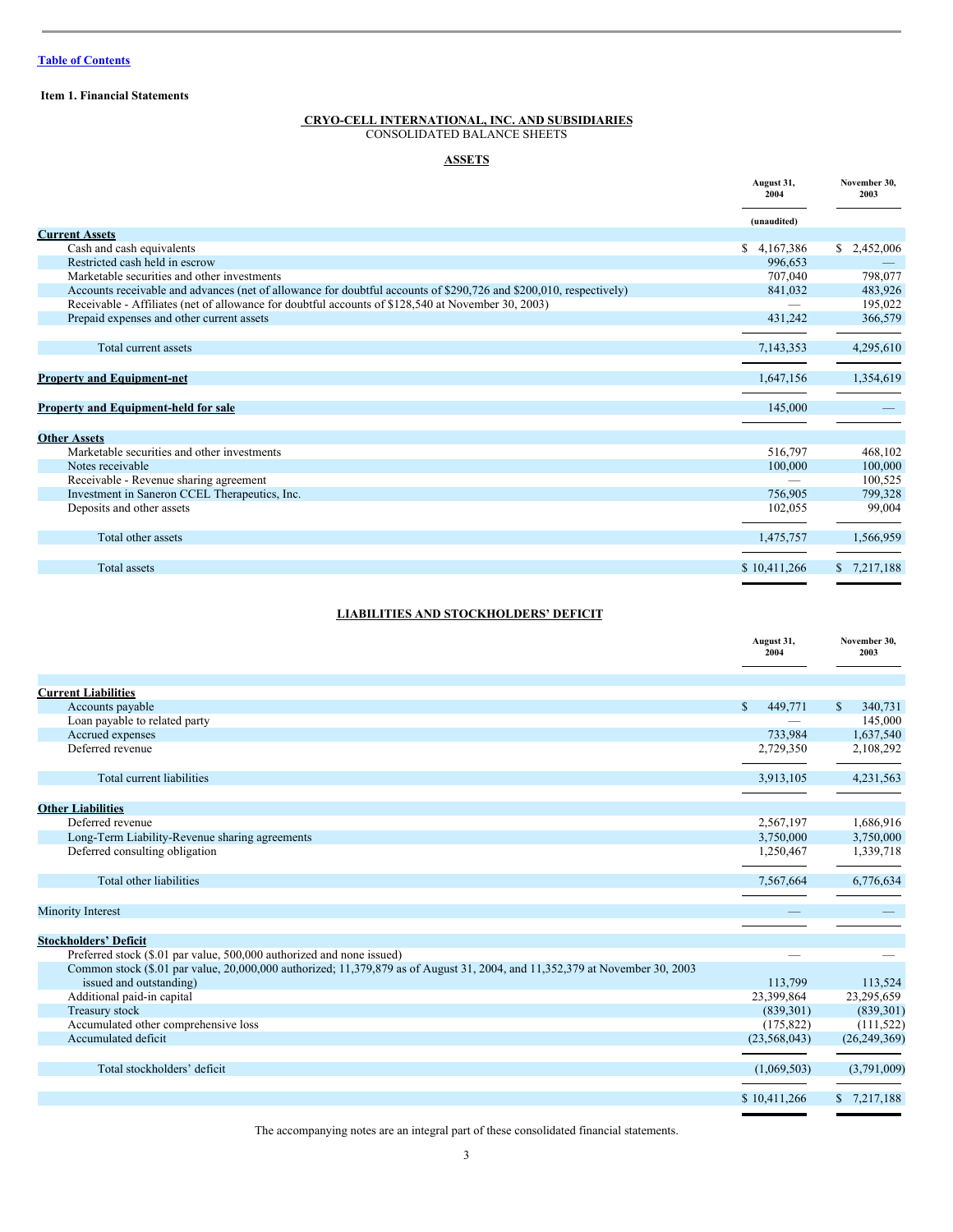#### <span id="page-3-0"></span>**CRYO-CELL INTERNATIONAL, INC. AND SUBSIDIARIES**

CONSOLIDATED STATEMENTS OF OPERATIONS AND COMPREHENSIVE INCOME (LOSS)

(Unaudited)

|                                                                                              |                      | <b>Three Months Ended</b> | <b>Nine Months Ended</b> |                                   |  |  |
|----------------------------------------------------------------------------------------------|----------------------|---------------------------|--------------------------|-----------------------------------|--|--|
|                                                                                              | August 31,<br>2004   | August 31,<br>2003        | August 31,<br>2004       | August 31,<br>2003<br>\$5,091,329 |  |  |
| Revenue                                                                                      | \$3,229,268          | \$2,028,159               | \$9,003,295              |                                   |  |  |
| <b>Costs and Expenses:</b>                                                                   |                      |                           |                          |                                   |  |  |
| Cost of sales                                                                                | 858,870              | 644,317                   | 2,225,685                | 1,944,537                         |  |  |
| Marketing, general & administrative expenses                                                 | 1,643,843            | 1,831,959                 | 4,460,979                | 4,913,606                         |  |  |
| Litigation Accrual Reversal                                                                  | (1,424,626)          |                           | (1,102,968)              |                                   |  |  |
| Research, development and related engineering                                                | 15,731               | 100,639                   | 70,170                   | 166,029                           |  |  |
| Depreciation and amortization                                                                | 107,857              | 90,211                    | 309,357                  | 252,533                           |  |  |
| Total cost and expenses                                                                      | 1,201,675            | 2,667,126                 | 5,963,223                | 7,276,705                         |  |  |
| <b>Operating Income (Loss)</b>                                                               | 2,027,593            | (638, 967)                | 3,040,072                | (2,185,376)                       |  |  |
| <b>Other (Expense) Income:</b>                                                               |                      |                           |                          |                                   |  |  |
| Interest income                                                                              | 8,461                | 168                       | 26,060                   | 44,477                            |  |  |
| Interest expense                                                                             | (202, 461)           | (182, 411)                | (569, 945)               | (460, 105)                        |  |  |
| Other income                                                                                 | 82,042               | 64,813                    | 235,481                  | 139,956                           |  |  |
| Settlement on insurance claim                                                                |                      | $\overline{\phantom{0}}$  | 135,338                  | $\overline{\phantom{m}}$          |  |  |
| Gain (Loss) on sale of fixed asset                                                           |                      | 41,548                    | (2,625)                  | 41,548                            |  |  |
| Gain (Loss) on sale of marketable securities                                                 |                      | 4,542                     | 2,958                    | (20,210)                          |  |  |
| Total other expense                                                                          | (111,958)            | (71, 340)                 | (172, 733)               | (254, 334)                        |  |  |
| Income (loss) before income taxes and equity in losses of affiliates                         | 1,915,635            | (710, 307)                | 2,867,339                | (2,439,710)                       |  |  |
| Income taxes                                                                                 | ═                    |                           |                          |                                   |  |  |
| Equity in losses of affiliates                                                               | (57,008)             | (262, 689)                | (93, 457)                | (234,902)                         |  |  |
|                                                                                              |                      |                           |                          |                                   |  |  |
|                                                                                              | (57,008)             | (262, 689)                | (93, 457)                | (234,902)                         |  |  |
| Income (loss) from continuing operations                                                     | 1,858,627            | (972, 996)                | 2,773,882                | (2,674,612)                       |  |  |
| Income (Loss) on discontinued operations                                                     |                      | 83,511                    | (92, 556)                | (447, 617)                        |  |  |
| <b>Net Income (Loss)</b>                                                                     | \$1,858,627          | \$ (889, 485)             | \$2,681,326              | \$ (3,122,229)                    |  |  |
| Net income (loss) from continuing operations per common share-basic                          | \$<br>0.16           | \$<br>(0.09)              | $\mathbb{S}$<br>0.24     | $\mathbb{S}$<br>(0.24)            |  |  |
| Net income (loss) from discontinued operations per common share-basic                        | \$<br>0.00           | \$<br>0.01                | \$<br>(0.01)             | S<br>(0.04)                       |  |  |
|                                                                                              |                      |                           |                          |                                   |  |  |
| Net income (loss) per common share - basic                                                   | $\mathbb{S}$<br>0.16 | \$<br>(0.08)              | S<br>0.23                | \$<br>(0.28)                      |  |  |
| Weighted average common shares outstanding – basic                                           | 11,364,172           | 11.352.379                | 11,357,939               | 11.352.379                        |  |  |
| Net income (loss) from continuing operations per common share-diluted                        | \$<br>0.15           | \$<br>(0.09)              | $\mathbb{S}$<br>0.23     | $\mathbb{S}$<br>(0.24)            |  |  |
| Net income (loss) from discontinued operations per common share-diluted                      | \$<br>0.00           | \$<br>0.01                | \$<br>(0.01)             | \$<br>(0.04)                      |  |  |
| Net income (loss) per common share - diluted                                                 | \$<br>0.15           | $\mathbb{S}$<br>(0.08)    | \$<br>0.22               | \$<br>(0.28)                      |  |  |
| Weighted average common shares outstanding – diluted                                         | 12,002,235           | 11,352,379                | 11,824,360               | 11,352,379                        |  |  |
|                                                                                              |                      |                           |                          |                                   |  |  |
| Comprehensive income (loss):                                                                 |                      |                           |                          |                                   |  |  |
| Net income (loss):                                                                           | \$1,858,627          | (889, 485)                | \$2,681,326              | \$ (3,122,229)                    |  |  |
| Other comprehensive income (loss):<br>Net change in unrealized loss on marketable securities | (24,079)             | (42, 425)                 | (64,300)                 | (104,260)                         |  |  |
|                                                                                              |                      |                           |                          |                                   |  |  |
| Comprehensive income (loss)                                                                  | \$1,834,548          | \$ (931,910)              | \$ 2,617,026             | \$ (3,226,489)                    |  |  |

The accompanying notes are an integral part of these consolidated financial statements.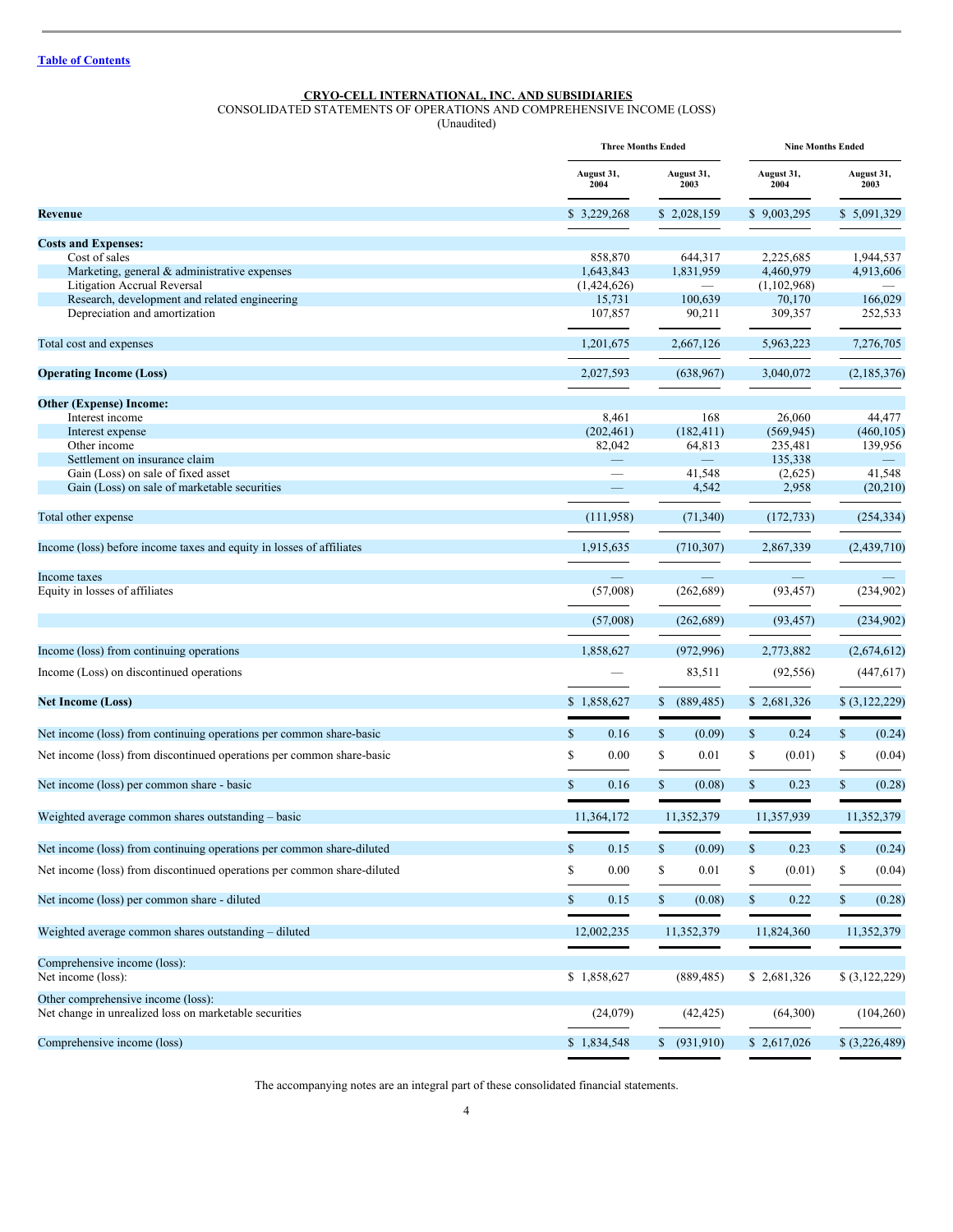#### <span id="page-4-0"></span>**CRYO-CELL INTERNATIONAL, INC. AND SUBSIDIARIES**

#### CONSOLIDATED STATEMENTS OF CASH FLOWS (unaudited)

**Nine Months Ended**

|                                                                                                   | August 31,<br>2004       | August 31,<br>2003       |
|---------------------------------------------------------------------------------------------------|--------------------------|--------------------------|
| <b>Cash Flows from Operating Activities</b>                                                       |                          |                          |
| Net Income (Loss)                                                                                 | \$2,681,326              | $$$ $(3,122,229)$        |
| Adjustments to reconcile net income (loss) to cash provided by (used in) in operating activities: |                          |                          |
| Depreciation and amortization                                                                     | 369,681                  | 300,029                  |
| Gain (loss) on sale of marketable securities held to maturity                                     | (2,958)                  | 20,210                   |
| Loss (Gain) on sale of property and equipment                                                     | 2,625                    | (41, 548)                |
| Compensatory element of stock options                                                             | 37,296                   | 50,063                   |
| Issuance of common stock for services rendered                                                    |                          | 216,150                  |
| Provision for doubtful accounts                                                                   | 62.500                   | 175,000                  |
| Dividend income reinvested in marketable securities                                               | $\overline{\phantom{0}}$ | (7, 464)                 |
| Equity in losses (income) of affiliates                                                           | 93,457                   | (12,699)                 |
| Changes in assets and liabilities:                                                                |                          |                          |
| Restricted cash held in escrow                                                                    | (996, 653)               | $\overline{\phantom{m}}$ |
|                                                                                                   |                          |                          |
| Accounts receivable and advances                                                                  | (419,606)                | (106, 246)               |
| Receivable – Affiliates                                                                           | 195,022                  | 163,017                  |
| Notes receivable                                                                                  |                          | (20,000)                 |
| Deferred consulting fees                                                                          |                          | 115,535                  |
| Prepaid expenses and other current assets                                                         | (64, 663)                | (141, 686)               |
| Deposits and other assets                                                                         | (3,051)                  | (250)                    |
| Accounts payable                                                                                  | 109,040                  | (91,319)                 |
| Deferred revenue                                                                                  | 1,501,339                | 1,375,512                |
| Long-term liabilities-Revenue sharing agreements                                                  |                          | (50,000)                 |
| Receivable - revenue sharing agreements                                                           | 100,525                  | 151,521                  |
| Accrued expenses                                                                                  | (903, 556)               | (673, 250)               |
| Net cash provided by (used in) operating activities                                               | 2,762,324                | (1,699,654)              |
|                                                                                                   |                          |                          |
| Cash flows from investing activities:                                                             |                          |                          |
| Purchases of property and equipment                                                               | (812, 443)               | (138, 413)               |
| Sale of property and equipment                                                                    | 2,600                    | 116,761                  |
| Purchase of marketable securities and other investments                                           | (229,000)                |                          |
| Proceeds from sale of marketable securities                                                       | 210,000                  | 200,192                  |
| Net cash (used in) provided by investing activities                                               | (828, 843)               | 178,540                  |
| <b>Cash flows from financing activities</b>                                                       |                          |                          |
| Proceeds from the exercise of stock options                                                       | 16,150                   |                          |
| Repayment of loan to related party                                                                | (195,000)                | $\equiv$                 |
| Proceeds from loan payable to related party                                                       | 50,000                   | 100,000                  |
| Proceeds from revenue sharing agreements                                                          |                          | 50,000                   |
| Repayments of deferred consulting obligation                                                      | (89,251)                 | (88, 594)                |
| Repayment of capital leases                                                                       |                          | (1,406)                  |
|                                                                                                   |                          |                          |
| Net cash (used in) provided by financing activities                                               | (218, 101)               | 60,000                   |
|                                                                                                   |                          |                          |
| Increase (Decrease) in cash and cash equivalents                                                  | 1,715,380                | (1,461,114)              |
| Cash and cash equivalents - beginning of period                                                   | 2,452,006                | 1,935,532                |
| Cash and cash equivalents - end of period                                                         | \$4,167,386              | $\mathbb{S}$<br>474,418  |
|                                                                                                   |                          |                          |
| Supplemental disclosure of cash flow information:                                                 |                          |                          |
| Interest                                                                                          | 469,420<br>\$            | 216,533<br>\$            |
| Income taxes                                                                                      | \$                       | $\mathbb{S}$<br>162,600  |
|                                                                                                   |                          |                          |
| Supplemental schedules of non-cash investing and financing activities:                            |                          |                          |
| Change in unrealized net loss as a component of marketable securities and shareholders' equity    | (64,300)<br>\$           | \$<br>(104,260)          |

The accompanying notes are an integral part of these consolidated financial statements.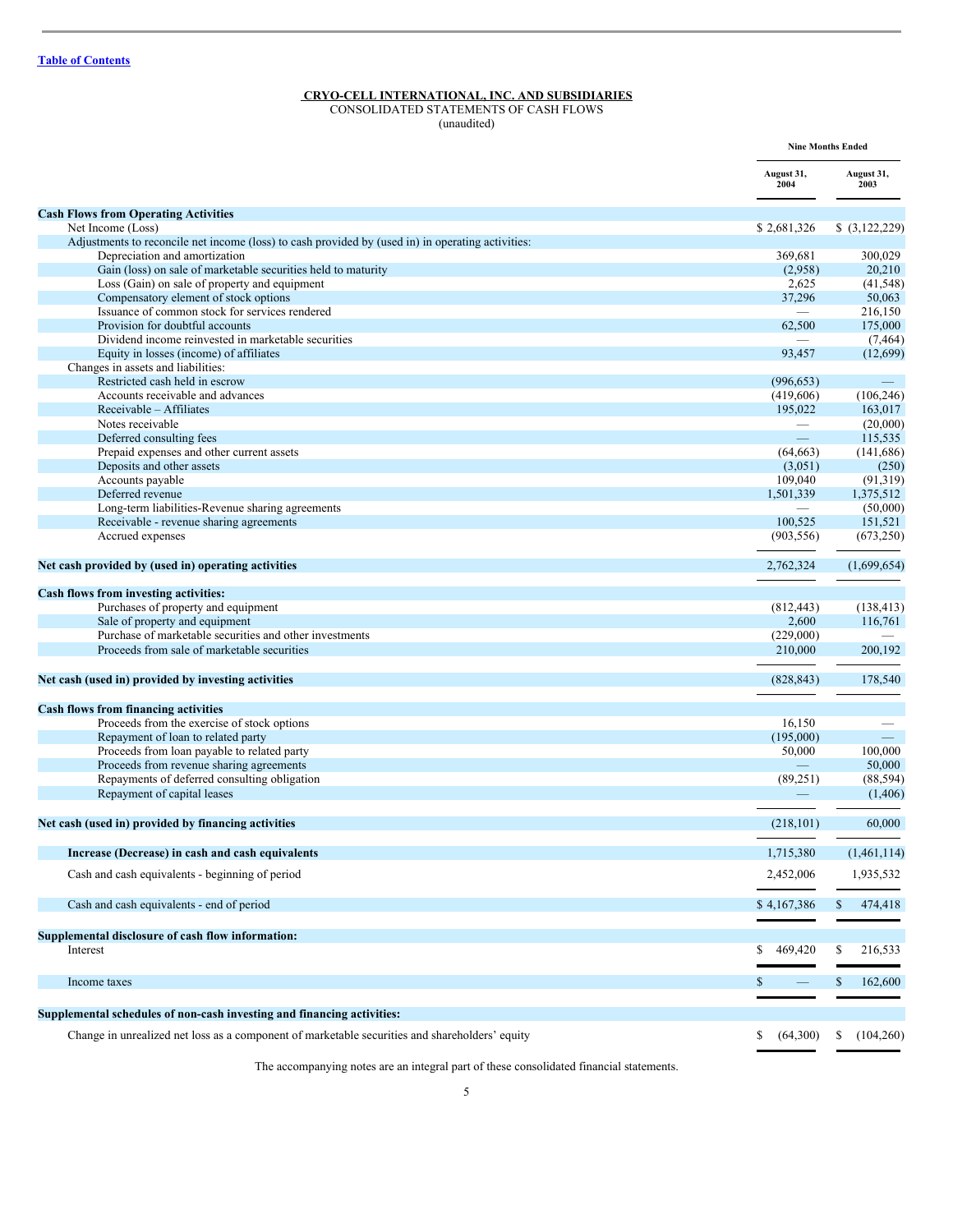#### <span id="page-5-0"></span>**CRYO-CELL INTERNATIONAL, INC. AND SUBSIDIARIES NOTES TO CONSOLIDATED FINANCIAL STATEMENTS August 31, 2004 (Unaudited)**

#### **Note 1 - Basis of Presentation**

The unaudited consolidated financial statements including the Consolidated Balance Sheets as of August 31, 2004, Consolidated Statements of Operations and Comprehensive Income (Loss) and Cash Flows for the three months and nine months ended August 31, 2004 and August 31, 2003 have been prepared by CRYO-CELL International, Inc. and its subsidiaries ("the Company"). In the opinion of Management, all adjustments (which include only normal recurring adjustments) necessary to present fairly the financial position, results of operations, and changes in cash flows for all periods presented have been made.

The unaudited consolidated financial statements herein have been prepared pursuant to the rules and regulations of the Securities and Exchange Commission for interim financial reporting. Certain financial information and note disclosures which are normally included in annual financial statements prepared in accordance with accounting principles generally accepted in the United States of America have been condensed or omitted pursuant to those rules and regulations. It is suggested that these consolidated financial statements be read in conjunction with the financial statements and notes thereto included in the Company's November 30, 2003 Annual Report on Form 10-KSB.

#### **Revenue Recognition**

During the first quarter of 2003, the Company changed its method of recognizing enrollment fee revenue. Through November 30, 2002, the Company recognized enrollment fees upon completion of the enrollment into the U-Cord storage program. Beginning December 1, 2002, enrollment fees and the related direct incremental costs associated with these fees are deferred and recognized once the processing of the specimens is completed. The cumulative effect of the change as of November 30, 2002, would have been a reduction of the accumulated deficit of approximately \$102,000. The cumulative impact of the change is reflected in the three months ended February 28, 2003. Management does not believe that the impact of this adjustment is material to the operating results and earnings for the year ending November 30, 2003 or to prior years.

The Company records revenue from processing and storage of specimens. The Company recognizes revenue from processing fees upon completion of processing and cellular storage fees ratably over the contractual storage period. The Company also records revenue from shipping and handling when earned. Shipping and handling costs are expensed and included in cost of sales.

#### **Income Taxes**

Under the asset and liability method of SFAS No. 109 "Accounting for Income Taxes", deferred tax assets and liabilities are recognized for the estimated future tax consequences attributable to differences between financial statement carrying amounts of existing assets and liabilities and their respective tax bases. Deferred tax assets and liabilities are measured using enacted tax rates expected to be recovered or settled. A valuation allowance covering the net deferred tax assets of the Company as of August 31, 2004 and November 30, 2003, has been provided as the Company does not believe it is "more likely than not" that the future income tax benefits will be realized.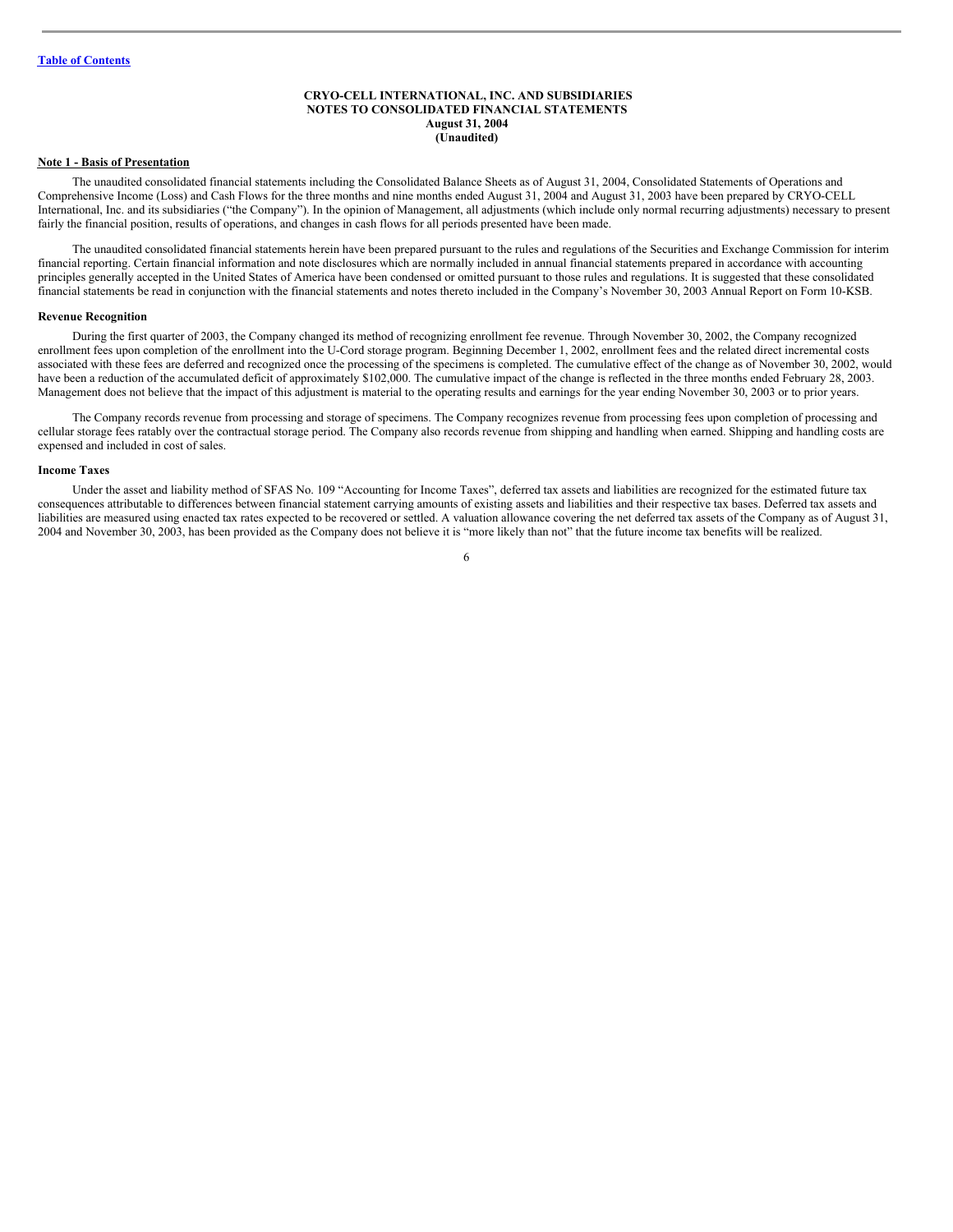#### **Reclassification**

Certain reclassifications have been made to the November 30, 2003 balance sheet to conform to the 2004 presentation, including the reclassification of the remaining initial value of the Company stock held by Saneron of approximately \$303,000 within stockholders' equity to treasury stock.

#### **Note 2 – Earnings per Common Share**

Earnings (Loss) per share data is based on net income (loss) and not net comprehensive income (loss). The following table sets forth the calculation of basic and diluted earnings per share:

|                                                        | <b>Three Months Ended</b> |                          |                        |            | <b>Nine Months Ended</b> |             |            |                        |  |
|--------------------------------------------------------|---------------------------|--------------------------|------------------------|------------|--------------------------|-------------|------------|------------------------|--|
| <b>August 31, 2004</b>                                 |                           |                          | <b>August 31, 2003</b> |            | <b>August 31, 2004</b>   |             |            | <b>August 31, 2003</b> |  |
| Numerator:                                             |                           |                          |                        |            |                          |             |            |                        |  |
| Net Income (Loss)                                      | S.                        | 1,858,627                | \$                     | (889, 485) |                          | \$2,681,326 |            | \$ (3,122,229)         |  |
| Denominator:                                           |                           |                          |                        |            |                          |             |            |                        |  |
| Weighted-average shares outstanding-basic              | 11,364,172<br>11,352,379  |                          |                        |            |                          | 11,357,939  | 11,352,379 |                        |  |
| Dilutive common shares issuable upon exercise of stock |                           |                          |                        |            |                          |             |            |                        |  |
| options                                                | 638,063                   |                          |                        | 466,421    |                          |             |            |                        |  |
|                                                        |                           |                          |                        |            |                          |             |            |                        |  |
| Weighted-average shares-diluted                        |                           | 12,002,235<br>11,352,379 |                        |            | 11,824,360               |             | 11,352,379 |                        |  |
|                                                        |                           |                          |                        |            |                          |             |            |                        |  |
| Earnings (loss) per share:                             |                           |                          |                        |            |                          |             |            |                        |  |
| Basic                                                  | \$                        | .16                      | \$                     | (.08)      | \$                       | .23         | \$         | (.28)                  |  |
|                                                        |                           |                          |                        |            |                          |             |            |                        |  |
| Diluted                                                | S                         | .15                      | \$                     | (.08)      | \$                       | .22         | \$         | (.28)                  |  |
|                                                        |                           |                          |                        |            |                          |             |            |                        |  |

For the three months and nine months ended August 31, 2004, options to purchase 306,900 and 303,400 shares of common stock, respectively, were outstanding during the period but were not included in the computation of diluted earnings per share because the options' exercise prices were greater than the average market price of the common shares.

For the three months and nine months ended August 31, 2003 and 2004, basic and diluted earnings (loss) per share was computed by dividing net income by the weighted average number of common shares outstanding during the period. The Company excluded the effect of all outstanding options from the computation of earnings per share for the three months and nine months ended August 31, 2003, as the effect of potentially dilutive shares from the outstanding stock options would be antidilutive.

#### **Note 3 – Legal Proceedings**

The Company is involved in the following legal proceedings:

On February 22, 2002 the Company was named as a defendant in a complaint filed by Pharmastem Therapeutics, Inc. in the United States District Court of Delaware (Wilmington) (the "Court"), Case No. 02-148-GMS, alleging patent infringement of U.S Patents Nos. 5.004,681 ('681 patent') which relates to the collection processing, and storage of stem cells derived from umbilical cord blood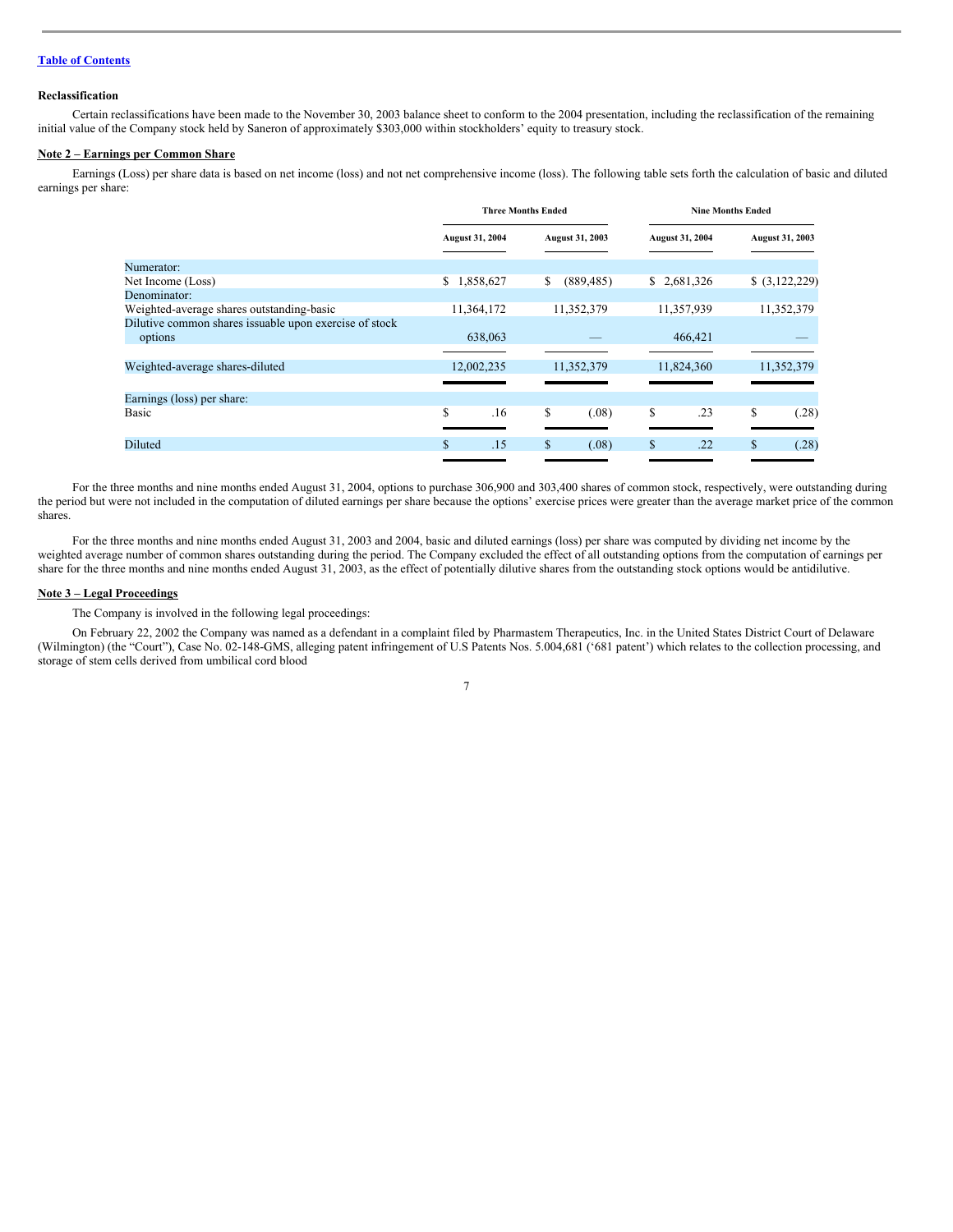and 5,192.553 ('553 patent') which relates to the therapeutic uses of stem cells derived from umbilical cord blood. Pharmastem, a Delaware corporation, named eight companies (three of which are now out of business) involved in cord blood banking. The suit sought an injunction against the companies, an unspecified amount of damages or royalties, treble damages and attorney's fees. The trial was held in October 2003 and pursuant to a jury verdict entered on October 30, 2003, a judgment was entered against the Company related to the '681 patent in the amount of \$957,722 for damages relating to royalties resulting from revenues generated from specimens processed and stored from April 11, 2000 through August 31, 2003. The Company recognized a liability for the year ended November 30, 2003 in the amount of the judgment and an additional expense in the amount of \$145,000 for **estimated** damages relating to royalties resulting from revenues generated from specimens processed and stored for the three months ended November 30, 2003 and recorded this as an accrued expense in the accompanying consolidated financial statements.

During fiscal 2004 the Company accrued an additional \$523,000 for**estimated** damages relating to royalties resulting from revenues generated from specimens processed and stored during the first, second and third quarters of fiscal 2004 recognizing that it was probable that the damages would continue to accrue at that rate should the judgment remain in effect related to the '681 patent. In December 2003, the Company transferred \$957,722 into an escrow account, which has been reflected as restricted cash in the accompanying consolidated balance sheets. The defendants, including the Company, filed motions for post-trial relief, and execution of the judgment was stayed pending disposition of those motions. The plaintiff also filed motions seeking an award of approximately \$2,800,000 for enhanced damages, counsel fees and interest, as well as for a permanent injunction against future infringement. The Company did not accrue the \$2,800,000 as of August 31, 2004, as the Company felt the likelihood of the judgment was remote.

On September 15, 2004, the Court ruled on the post trial motions. The Court vacated its judgment, overturning the jury's verdict for patent infringement and damages previously entered against the Company, and has denied Pharmastem's request for an injunction and enhanced damages against the defendants. Reversing the jury's verdict, the Court has entered a new judgment in favor of the Company and the other defendant blood banks with regard to PharmaStem's '553 patent, holding that the cord blood banks are not, and cannot be, liable for contributory infringement of the patent because they do not sell, or offer for sale, umbilical cord blood. Rather, the private blood banks provide a service of processing and preservation of cord blood for families. With regard to PharmaStem's original patent the '681 patent, the Court has granted CRYO-CELL and its codefendants a new trial on the issues of infringement and damages, finding that the jury's earlier verdict of infringement was "against the great weight of the evidence". Moreover, in a separate action, the U.S. Patent and Trademark Office has recently decided to reexamine the validity of both of the PharmaStem patents that were the subject of the litigation in Delaware, the '553 patent and the '681 patent.

As a result of the September 15, 2004 ruling, during the third quarter of 2004 the Company reversed all prior accruals related to the '681 patent totaling approximately \$1,600,000 and has reflected this reduction, net of accruals in the relevant period, as litigation accrual reversal in the accompanying consolidated financial statements for the 2004 periods. Litigation accrual reversal for the three months ended August 31, 2004 was \$1,424,626 representing the litigation expense recognized from fiscal 2003 through the second quarter of fiscal 2004. The remaining impact of the reversal is reflected as a \$198,000 net reduction in marketing, general and administrative expenses for the three months ended August 31, 2004. Litigation accrual reversal for the nine months ended August 31, 2004 was \$1,102,968 representing litigation expense recognized during fiscal 2003. The remaining impact of the reversal is reflected as a \$523,000 net reduction in marketing, general and administrative expenses for the nine months ended August 31, 2004. The Company will no longer be obligated to hold the \$957,722 in an escrow account and the funds have been returned to the Company. The Company cannot provide assurance on how the Court will rule during the new trial, as the outcome is not estimatable nor probable.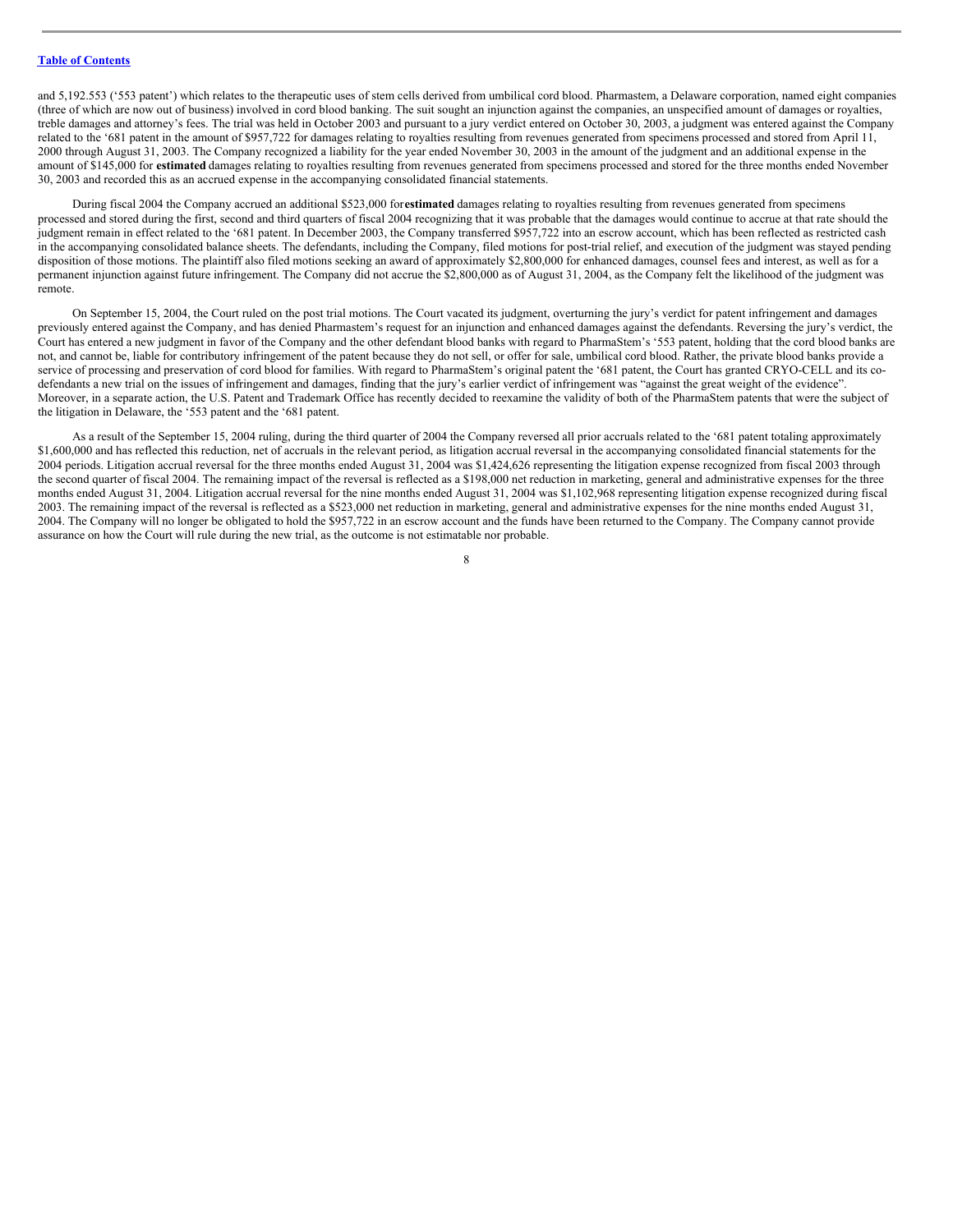On October 4, 2004, PharmaStem filed in the Delaware action a motion for preliminary injunction against the Company (and its co-defendants) regarding the '681 patent. PharmaStem seeks an injunction limiting the ability of the Company to refer to the use of umbilical cord blood in the treatment of adults in the marketing of the Company's services, to advise customers for its services that cord blood stored hereafter is for pediatric use only, and to enjoin the Company from storing cord blood units that have sufficient stem cells to effect the hematopoietic reconstitution of an adult. The court is expected to conduct a hearing on this motion in early November, as well as a hearing on a motion to be filed by the defendants seeking to hold PharmaStem in contempt of the court's prior order enjoining PharmaStem from making false and misleading statements directed to obstetricians and seeking a preliminary injunction against various marketing activities of PharmaStem that the defendants contend are unfair, deceptive and anticompetitive.

On July 28, 2004 the Company was named as a defendant in a complaint filed by PharmaStem Therapeutics, Inc. in the United States District Court for the Middle District of Florida, Tampa Division, Case No. 8:04-cv-1740-T-30TGW alleging infringement of U.S. Patents Nos. 6,461,645 and 6,569,427. PharmaStem, a Delaware corporation, also named as a defendant Dr. Bruce Zafran, a member of the Company's scientific and medical advisory board. The suit seeks an injunction, an unspecified amount of damages or royalties, treble damages and attorney's fees. The Company has filed an answer and counterclaims against PharmaStem and its Chief Executive Officer, Nicholas Didier. The Company intends to vigorously defend the suit. Discovery in the action has not yet commenced.

In March 2003, CRYO-CELL Europe, N.V., now known as Life-Sciences Group, N.V. ("CCEU") was served with a letter terminating the Company's license agreement with a CCEU affiliate. On April 15, 2003, the Company commenced legal proceedings against CCEU and an affiliated corporation in the Hague, Netherlands, for a preliminary injunction restraining CCEU from using the "CRYO-CELL" name. On or about May 30, 2003, the Company voluntarily withdrew its preliminary injunction application. In July 2003, the Company commenced legal proceedings against CCEU and a affiliated corporation in the Hague, Netherlands, for a preliminary injunction restraining CCEU from using the "CRYO-CELL" name. In September 2003, the Company and CCEU reached a settlement of the issues in the Dutch proceedings, whereby CCEU agreed to stop using "CRYO-CELL" in its name and the names of its affiliates, and to transfer its related internet domain names to the Company.

The Company has settled its lawsuit against CCEU, and its affiliate CRYO-CELL Switzerland AG, now known as Life Sciences AG (collectively, "Life Sciences"), which was pending in the Circuit Court of the Sixth Judicial District in the State of Florida. In the lawsuit, the Company had sought to recover money damages, unpaid royalty payments due under a license agreement with the Company, and other relief. The license agreement granted COLTEC, Ltd. and its affiliates an exclusive license to market the Company's U-Cord program in Europe and allowed them to directly market the U-Cord program, sell revenue sharing agreements or further sub-license the marketing rights throughout Europe. Life Sciences assumed COLTEC's rights and obligations under the license agreement. The Company had previously advised Life Sciences that, by the Company's calculation, it owed the Company \$323,562 in unpaid royalties. Life Sciences denied liability and asserted a counterclaim for damages and rescission of the license agreement. The Company recognized as an expense in fiscal 2002, a provision for doubtful accounts of approximately \$129,000 as an estimate of that portion of the royalty that may not be paid. On February 17, 2004, the Company settled the litigation with Life Sciences. The terms of the settlement are confidential. As a result of the settlement, the claims and counterclaim in the lawsuit have been dismissed with prejudice.

Between May and July 2003, ten putative class action complaints were filed in the United States District Court of the Middle District of Florida against the Company, certain current and former officers and directors of the Company and two accounting firms who previously audited the Company's

 $\overline{Q}$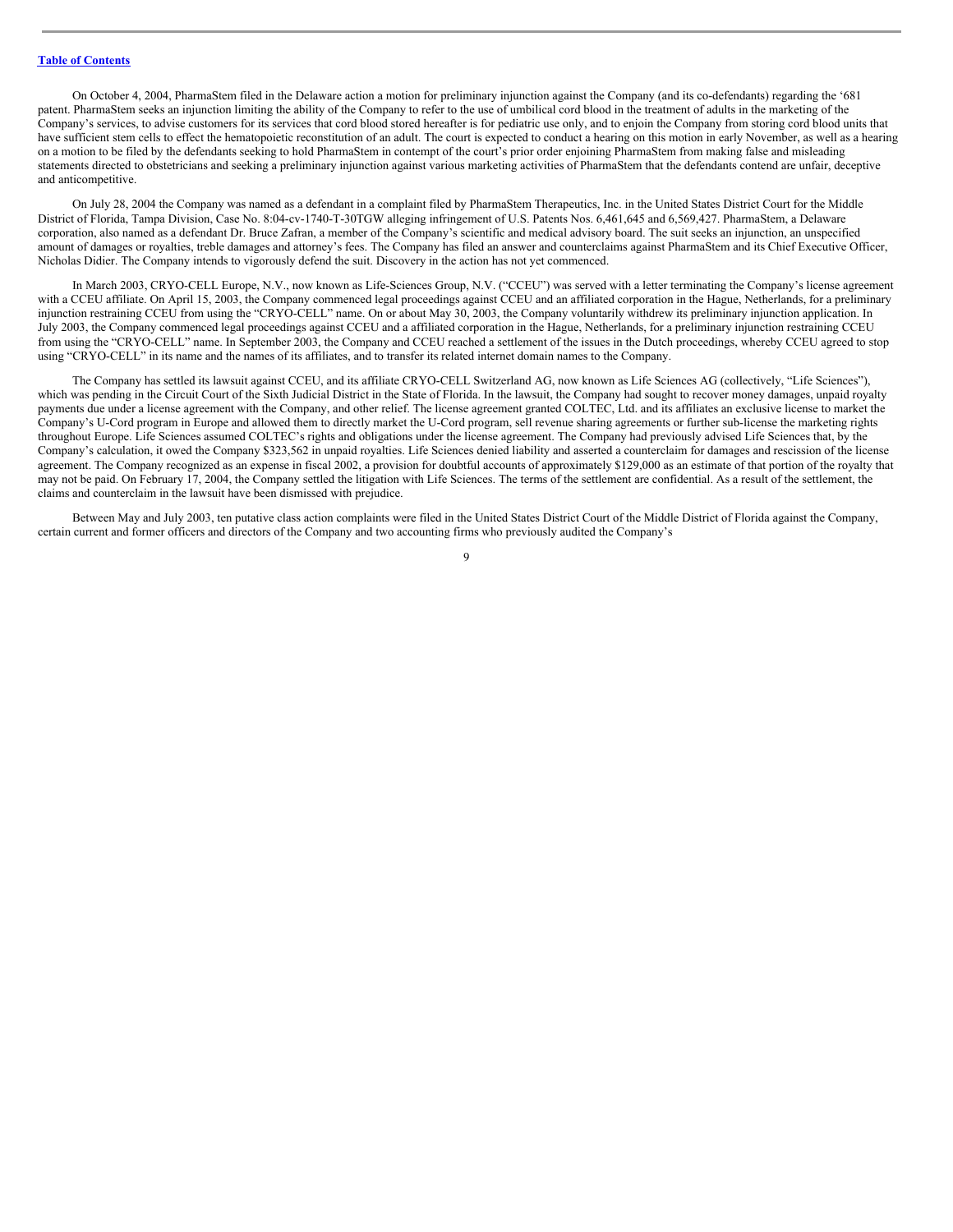consolidated financial statements. All ten complaints alleged violations of federal securities laws, including improper recognition of revenue in the consolidated financial statements presented in certain public reports of the Company. On October 22, 2003, all ten complaints were consolidated (Case No. 03-CV-1011). On February 17, 2004, the court appointed lead plaintiffs. On April 27, 2004, the lead plaintiffs filed an amended complaint. The amended complaint generally seeks, among other things, certification of a class of persons who purchased the Company's common stock between March 16, 1999 and May 20, 2003 and unspecified damages. The parties have signed a memorandum of understanding to settle the litigation and are in the process of executing a formal stipulation of settlement that will be filed with the Court. The settlement remains subject to approval by the United States District Court for the Middle District of Florida. The proposed settlement, which totals \$7 million, includes a payment of \$4 million, which would be paid by the carrier of the Company's former auditors, subject to its applicable deductible. In addition, the Company's insurance carrier would pay \$3 million on the Company's behalf under its directors' and officers' insurance policy, subject to its maximum deductible of \$175,000. The Company believes the litigation is without merit and, in the event a settlement agreement is not consummated or approved by the court, the Company intends to defend the litigation vigorously.

From time to time, the Company is involved in other inquiries, administrative proceedings and litigation relating to matters arising in the normal course of business. While any proceeding or litigation has an element of uncertainty, management currently believes that the final outcome of these matters is not likely to have a material adverse effect on the Company's financial condition or results of operations.

#### **Note 4 - Investments in Subsidiaries and Affiliates**

#### **Saneron CCEL Therapeutics, Inc. (Saneron)**

The Company has ownership interest of approximately 43% in Saneron, which is accounted for under the equity method of accounting, along with approximately \$684,000 as of August 31, 2004 and November 30, 2003 that represents goodwill and is reflected in the investment balance. As of November 30, 2003, an independent valuation appraised the Company's approximate 43% interest in Saneron at \$900,000. As of November 30, 2003, the decline in value was considered other than temporary. Due to the permanent decline in the value of the Company's 43% interest in 2003, the Company recorded a charge of approximately \$616,000 to impairment of assets in fiscal 2003, to properly reflect the investment balance. As of August 31, 2004 and November 30, 2003, the net Saneron investment, including goodwill of approximately \$684,000, is reflected on the consolidated balance sheets at approximately \$757,000 and \$799,000, respectively.

For the three months and nine months ended August 31, 2004 the Company recorded equity in losses of affiliates in earnings of Saneron operations of \$57,008 and \$93,457, respectively. Included in equity in losses of affiliates is approximately \$28,000 and \$52,000 for the three months and nine months ended August 31, 2004, respectively, related to compensation expense for stock option awards that were granted by Saneron CCEL Therapeutics, Inc. ("SCTI") to certain consultants and employees below fair market value. For the three months and nine months ended August 31, 2003, the Company recorded equity in losses of Saneron operations of approximately \$263,000 and \$235,000 respectively. During the three months and nine months ended August 31, 2003, the Company recorded approximately \$215,000 in equity losses of affiliates related to compensation expense that resulted from the stock awards.

#### **Stem Cell Preservation Technologies, Inc**.

In 2001, CRYO-CELL announced the decision to spin off its subsidiary, Stem Cell Preservation Technologies, Inc. ("SCPT"), through the distribution of shares of SCPT common stock to CRYO-CELL's stockholders of record on August 31, 2001. These shares were not distributed. SCPT was a development stage company, which was to be involved in the development of marketing programs for the collection and preservation of adult stem cells.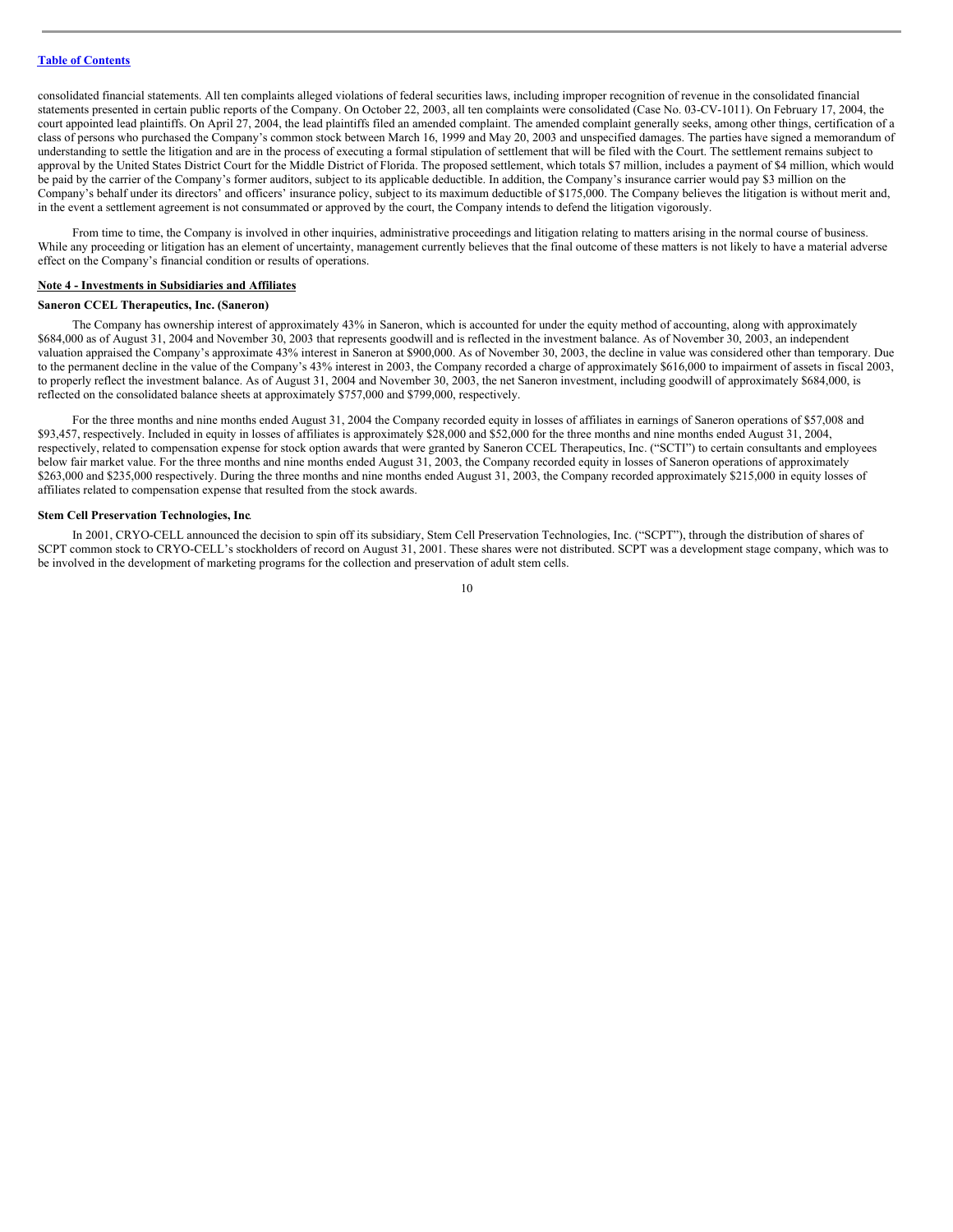In August 2003, SCPT received a \$100,000 interest-bearing loan from a shareholder of SCPT and CRYO-CELL, who was an officer and director of SCPT through January 29, 2004, to fund its operations. On November 20, 2003, the loan agreement was amended to allow additional loans to SCPT of \$45,000. The note, including interest of 5%, was due on September 5, 2004. SCPT had pledged 345,161 shares of the CRYO-CELL common stock held by SCPT to secure this note. On December 28, 2003, SCPT entered into an additional, separate loan agreement with this officer, director and shareholder of SCPT for up to \$50,000. The loan, including accrued interest at a rate of 5%, was due on demand, no later than December 31, 2004. SCPT pledged an additional 100,000 shares of the CRYO-CELL common stock held by SCPT as collateral for this note.

On January 29, 2004, CRYO-CELL announced the decision to close SCPT, following the resignation of SCPT's Board of Directors and management, and advised the CRYO-CELL shareholders that the distribution of SCPT shares would not be completed. CRYO-CELL rejected restructuring proposals made by SCPT's management. SCPT's management proposed to repurchase the SCPT stock held by CRYO-CELL, so that SCPT would not longer be a subsidiary of CRYO-CELL. CRYO-CELL's Board of Directors formed a special sub-committee to consider the restructuring proposals presented by SCPT's management. CRYO-CELL concluded that SCPT required significant additional funding to complete the repurchase and to remain in operation, and SCPT's proposals all would have required CRYO-CELL to make significant cash expenditures. In rejecting the SCPT proposals, CRYO-CELL's investment to date in SCPT, the failure of SCPT management to submit acceptable business plans, and the need for CRYO-CELL to conserve its capital for its core business were all considered. CRYO-CELL had no assurance that SCPT had concrete credible operational, marketing, or financing plans. At February 29, 2004, CRYO-CELL owned 11,500,000 (86.6%) shares of SCPT. In accordance with SFAS No. 144, Accounting for the Impairment or Disposal of Long-Lived Assets, ("SFAS No. 144") the closing of SCPT represents a discontinued operation as of August 31, 2004. The net assets of SCPT are immaterial to the consolidated financial statements.

During the second quarter 2004, SCPT paid all outstanding liabilities to employees and other creditors including the loan in the amount of \$195,000 plus accrued interest to the shareholder of SCPT. In April 2004, the Board of Directors of SCPT approved a liquidating distribution of the remaining assets of SCPT to the holders of SCPT common stock. After payment of SCPT's remaining debts, SCPT's remaining assets consisted solely of shares of common stock of CRYO-CELL. In order to facilitate the liquidating distribution, CRYO-CELL agreed to repurchase the CRYO-CELL shares from SCPT for a cash price of \$.75 per share, the average price per share for CRYO-CELL common stock reported on the OTC Bulletin Board for the twenty trading days prior to April 30, 2004. After the repurchase of CRYO-CELL common stock, SCPT's remaining assets consisted of \$138,035 in cash, which was equal to approximately \$.01 per share of SCPT common stock. This cash was distributed to SCPT's shareholders, including CRYO-CELL, in May 2004.

Through November 30, 2002, aggregate losses attributable to the minority interest exceeded the minority's interest in the equity capital of SCPT. As a result, minority interest on the balance sheet as of August 31, 2004 and November 30, 2003 is reflected at \$0, and CRYO-CELL has recognized 100% of the earnings of SCPT in its statements of operations and comprehensive income (loss) as discontinued operations during the three months ended August 31, 2004 and August 31, 2003 of approximately \$0 and \$84,000, respectively, and for the nine months ended August 31, 2004 and August 31, 2003 CRYO-CELL has recognized 100% of the losses of SCPT in its statements of operations and comprehensive income (loss) as discontinued operations of approximately \$93,000 and \$448,000, respectively. The minority interest portion of the losses for the three months ended August 31, 2004 and August 31, 2003 was approximately \$0 and \$15,000, respectively. The minority portion of the losses for the nine months ended August 31, 2004 and August 31, 2003 was approximately \$12,000 and \$85,000, respectively.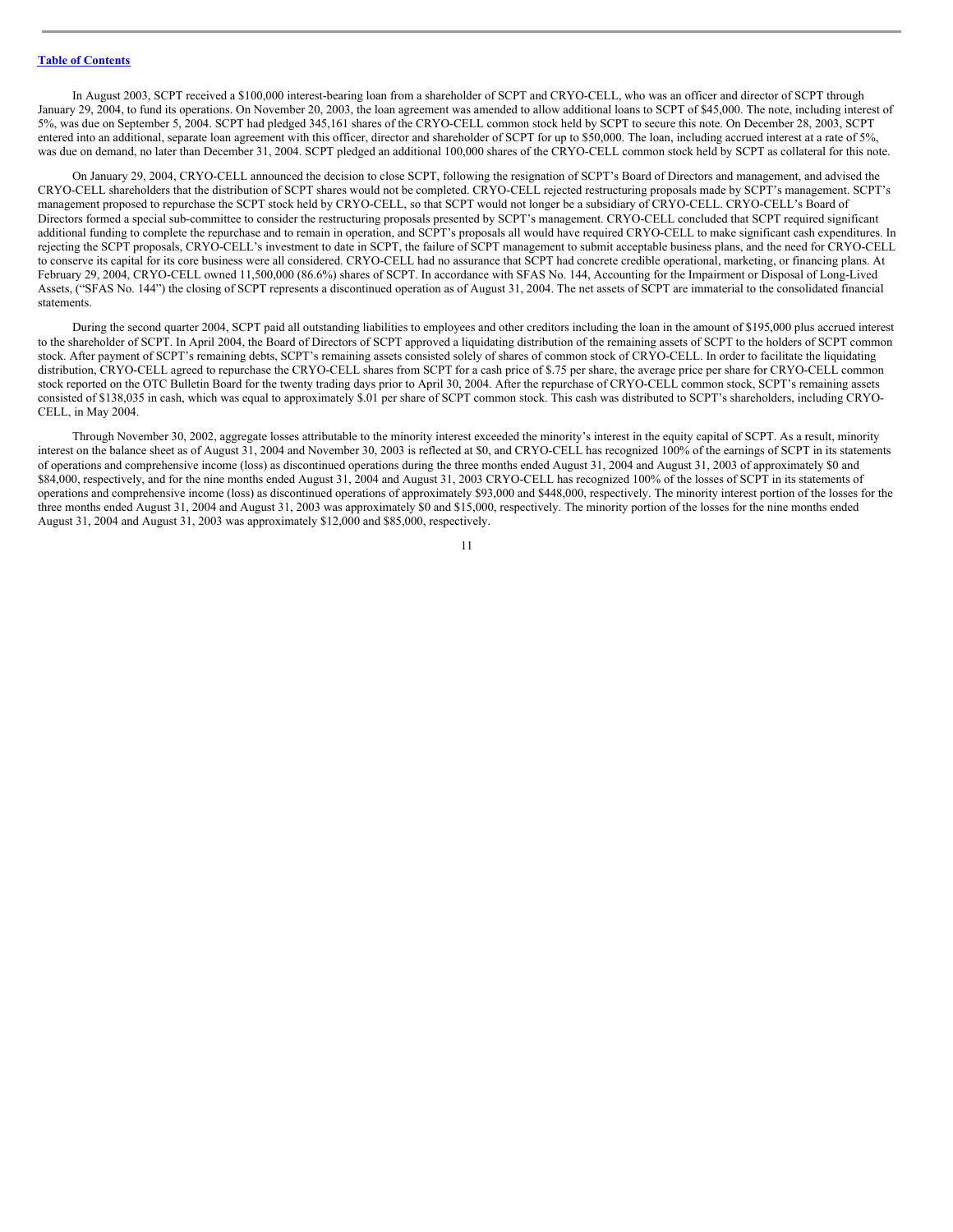The CRYO-CELL Board intends to pursue every available option to minimize the losses incurred from the terminated spin-off. CRYO-CELL may pursue the SCPT business opportunity in the future.

#### **Note 5 – Stock Options**

The Company accounts for stock options under Accounting Principles Board Opinion No. 25 ("APB No. 25"), under which no compensation expense has been recognized as permitted by SFAS No. 123, *Accounting for Stock-Based Compensation*, ("SFAS No. 123") which is effective for years beginning after December 15, 1995. SFAS No. 123 allows an entity to continue to measure compensation costs for those plans using the intrinsic value based method of accounting prescribed by APB No. 25, but requires pro forma disclosure of net income and earnings per share for the effects on compensation expense had the accounting guidance for SFAS No. 123 been adopted. Certain stock options have been issued to consultants of the Company and accounted for under SFAS No. 123. The expense recognized for the three months and nine months ended August 31, 2004 is \$0 and \$37,296, respectively. The expense recognized for the three months and nine months ended August 31, 2003 is \$6,204 and \$18,612, respectively.

Had SFAS No. 123 been implemented, the Corporation's net income (loss) and income (loss) per share would have been adjusted to the amounts indicated below for the three and nine months ended August 31, 2004 and August 31, 2003:

|                                                                                                  | <b>Three Months Ended</b> |                        |             |                        | <b>Nine Months Ended</b> |                        |                |                        |  |
|--------------------------------------------------------------------------------------------------|---------------------------|------------------------|-------------|------------------------|--------------------------|------------------------|----------------|------------------------|--|
| Net Income (Loss), as reported                                                                   |                           | <b>August 31, 2004</b> |             | <b>August 31, 2003</b> |                          | <b>August 31, 2004</b> |                | <b>August 31, 2003</b> |  |
|                                                                                                  |                           | \$1,858,627            | S.          | (889, 485)             |                          | \$2,681,326            |                | \$ (3,122,229)         |  |
| Deduct: Total stock-based employee compensation expense determined under fair value based method |                           |                        |             |                        |                          |                        |                |                        |  |
| for all awards                                                                                   |                           | (38, 924)              |             | (234, 437)             |                          | (178, 113)             |                | (403, 617)             |  |
| Pro forma net income (loss)                                                                      | \$1,819,703               |                        | (1,123,922) |                        |                          | \$2,503,213            | \$ (3,525,846) |                        |  |
| Income (Loss) per share:                                                                         |                           |                        |             |                        |                          |                        |                |                        |  |
| Basic -as reported                                                                               |                           | .16                    |             | (.08)                  |                          | .23                    |                | (.28)                  |  |
| Diluted-as reported                                                                              |                           | .15                    |             | (.08)                  |                          | .22                    |                | (.28)                  |  |
| Basic -pro forma                                                                                 |                           | .16                    | ъ           | (.10)                  |                          | .22                    |                | (.31)                  |  |
| Diluted-pro forma                                                                                |                           | .15                    |             | (.10)                  |                          | .21                    |                | (.31)                  |  |

#### **Note 6 – Property and Equipment – Held-for-Sale**

The Company developed several technologies that allow for the processing and storage of specimens in a cryogenic environment, including a patented computer controlled, robotically operated cryogenic storage system ("CCEL Cellular Storage System"). During the fourth quarter of fiscal 2003, the Company made the strategic decision to terminate further utilization of the CCEL Cellular Storage System and abandon further construction of the units. The Board of Directors formally approved this decision in January 2004. This decision was based on the conclusion that the Company's resources are best utilized for market development and expansion of services. The decision to terminate utilization of the technology resulted in a \$771,000 impairment charge in fiscal 2003 in order to reflect the CCEL Cellular Storage System at fair value. The Company intends to dispose of this equipment during 2004. The fair value of this equipment has been reclassified on the consolidated balance sheet as of August 31, 2004 as assets that are held for sale.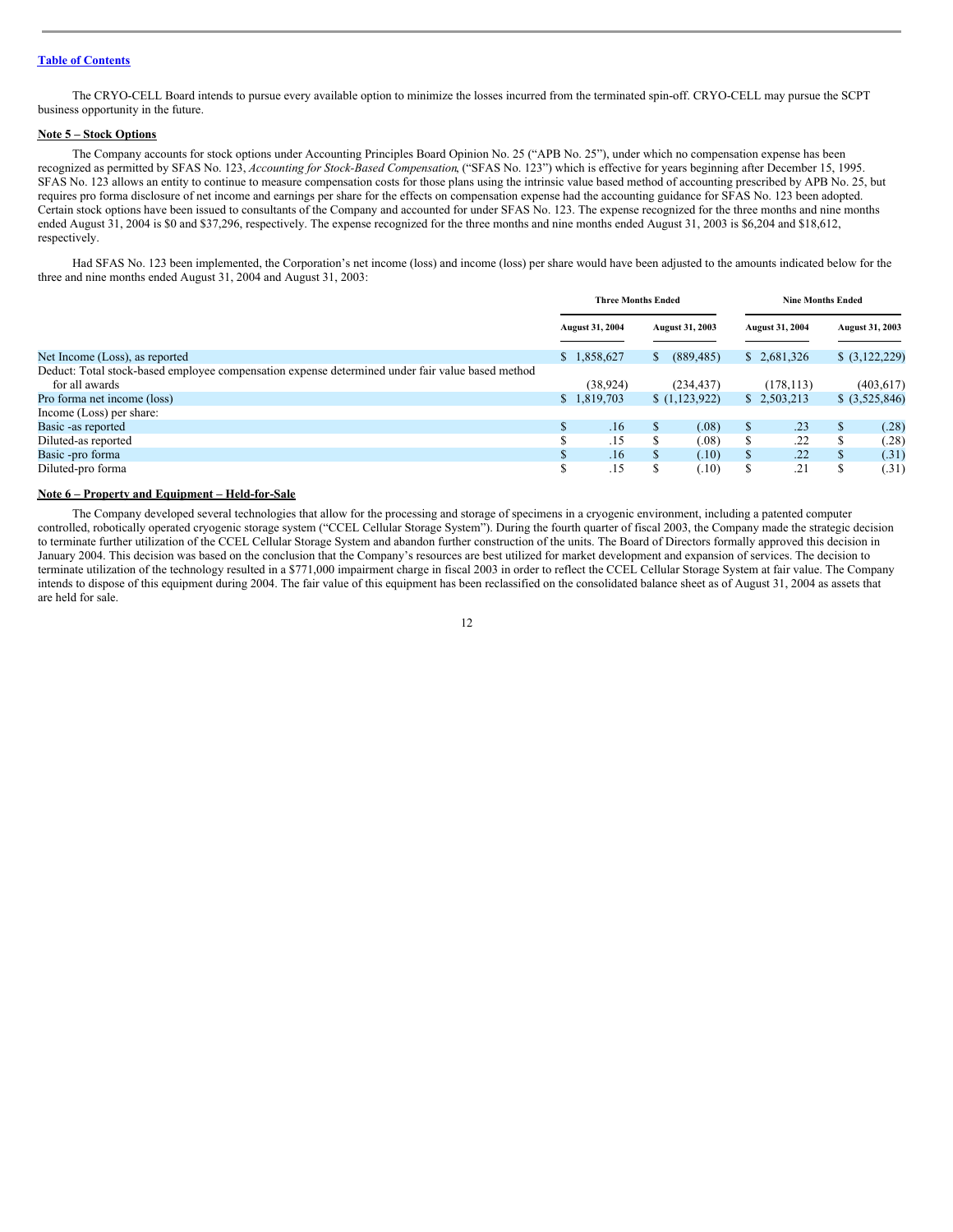### **Note 7 – Marketable Securities and Other Investments**

The Company has certain investments in marketable securities, which are categorized as marketable securities on the accompanying balance sheets and accounted for under SFAS No. 115, "Accounting for Certain Debt and Equity Instruments" ("SFAS No. 115"). Marketable securities were \$136,735 at August 31, 2004. In accordance with SFAS No. 115, the Company recorded a realized gain of \$0 and \$2,958 for the three months and nine months ended August 31, 2004, respectively, and a realized gain of \$4,542 for the three months ended August 31, 2003 and a realized loss of \$20,210 for the nine months ended August 31, 2003, in conjunction with certain marketable securities. Also included within marketable securities and other investments on the accompanying consolidated balance sheet as of August 31, 2004 are certificates of deposits of approximately \$1,087,000 recorded at cost.

#### **Note 8 – Cash in Escrow**

In December 2003, the Company transferred \$958,000 of its cash into an escrow account resulting from entry of judgment in litigation brought by Pharmastem, described in Note 3 to the consolidated financial statements, in which the Company is a defendant. The judgment was subject to post trial motions. On September 15, 2004, the Court ruled on these post trial motions. As a result of the September 15, 2004 ruling, the Company will no longer be obligated to hold the \$957,722 in an escrow account and expects the monies to be returned during the fourth quarter 2004.

During the second quarter 2004, the Company entered into a 10-year lease agreement to construct a customized, nearly 18,000 square foot good manufacturing practice (cGMP) facility in Oldsmar, Florida. In April and June 2004, the Company transferred \$216,000 and \$271,000, respectively, of its cash into an escrow account in accordance with the Company's new lease agreement. During the third quarter 2004, approximately \$448,000 was transferred from the escrow account to the lessor to fund the leasehold improvements. The remaining cash balance of approximately \$39,000 remains in escrow and is classified as restricted cash on the accompanying balance sheet.

#### **Note 8 – Subsequent Event**

On October 6, 2004, subsequent to the end of its fiscal third quarter, the Company announced that it has entered into a definitive License and Royalty Agreement with Asia CRYO-CELL Private Limited ('ACCPL') to establish and market its U-Cord ® program in India. The Agreement, which was signed on July 14, 2004, is contingent on India government approval. ACCPL has a one-year option to expand into Singapore and Malaysia after the program launches commercially in India. ACCPL will pay an up-front license fee and in return the Company will transfer its technology, know-how and quality systems to ACCPL. The up-front license fee is \$750,000, which will be paid in installments over a three-year term. In addition, the Company will receive royalty fees of 8.5% of the U-Cord collection and processing revenues generated in India and 10% of those generated in Singapore and Malaysia. The Company will receive royalties on storage revenues ranging from 10% to 15% depending on the number of units stored by ACCPL. Per the Agreement, ACCPL transferred the non-refundable deposit of \$275,000 into an escrow account pending approval of the Agreement by the India government. Once all necessary government approvals are received, this non-refundable deposit will be transferred to the Company.

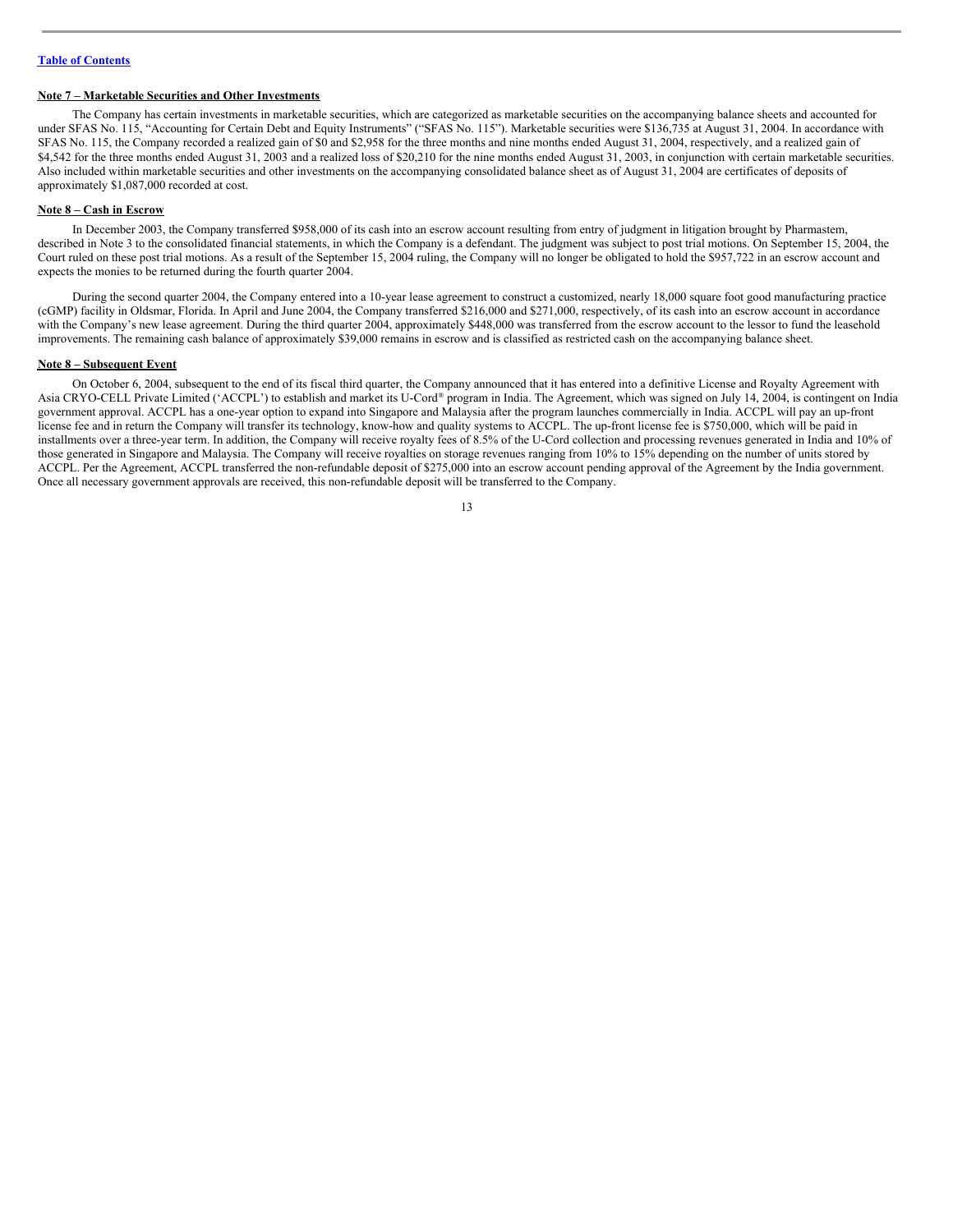#### <span id="page-13-0"></span>**Item 2. Management's Discussion and Analysis of Financial Condition and Results of Operations.**

#### **Overview**

The Company is engaged in cryogenic cellular storage, with a focus on the processing and preservation of umbilical cord (U-Cord ) blood stem cells for autologous/sibling use. During its history, the Company has engaged in a number of other business activities outside of its core business area, such as development of cellular storage systems, development of new business enterprises and international investments. During the past several fiscal years, the Company incurred losses, related in large part to impairment of assets related to these non-core businesses, expenses of these non-core businesses and significant litigation expenses. During fiscal 2003, the Company announced that it would focus on its core business of marketing the U-Cord<sup>"</sup> storage program and increasing the number of customers enrolled, with an emphasis in the U.S. market. Management has been working to control costs and stabilize the Company's business by continuing to resolve the disputes facing the Company and by directing resources to the core business.

During the nine months ended August 31, 2004, the Company increased its revenues by 77% over the level in the nine months ended August 31, 2003 and achieved net income of approximately \$2,700,000, compared to an approximately \$3,100,000 net loss for the nine months ended August 31, 2003. Net storage revenues increased because of an increase in recurring annual storage fees and the effects of two price increases during 2003 and one price increase during the third quarter of 2004. The Company was profitable mainly because cost of sales and marketing, general and administrative fees were relatively flat compared to 2003 levels. In addition, a \$1.6 million reversal of accrued expenses in connection with a patent litigation matter contributed to profits. In order to maintain profitability, the Company needs to continue to control operating costs while it works to continue to increase revenues from its core business.

At August 31, 2004, the Company had cash and cash equivalents of \$4,167,386 and marketable securities and other investments of \$1,223,837. The Company's cash increased by approximately \$2,800,000 during the nine months, as a result of its cash flows from operations. In December 2003, approximately \$958,000 of its cash was transferred to an escrow account in connection with a judgment against the Company and has been classified as restricted cash in the accompanying consolidated balance sheet as of August 31, 2004. The judgment was subject to post trial motions. On September 15, 2004, the Court ruled favorably on these post trial motions, described in Note 3 to the consolidated financial statements. As a result of the September 15, 2004 ruling, the Company will no longer be obligated to hold the \$957,722 in an escrow account and expects the monies to be returned during the fourth quarter 2004. This amount will no longer be classified as restricted cash in future balance sheets. During the second quarter 2004, the Company entered into a 10-year lease agreement to construct a customized, nearly 18,000 square foot good manufacturing practice (cGMP) facility in Oldsmar, Florida. In April and June 2004, the Company transferred \$216,000 and \$271,000, respectively, of its cash into an escrow account in accordance with the Company's new lease agreement. During the third quarter 2004, approximately \$448,000 was transferred from the escrow account to the lessor to fund the leasehold improvements. The remaining cash balance of approximately \$39,000 remains in escrow and is classified as restricted cash on the accompanying balance sheet.

#### **Discontinued Operations**

On January 29, 2004, CRYO-CELL announced the decision to close SCPT, following the resignation of SCPT's Board of Directors and management, and advised the CRYO-CELL shareholders that the distribution of SCPT shares would not be completed. CRYO-CELL rejected restructuring proposals made by SCPT's management. SCPT's management proposed to repurchase the SCPT stock held by CRYO-CELL, so that SCPT would no longer be a subsidiary of CRYO-CELL. CRYO-CELL's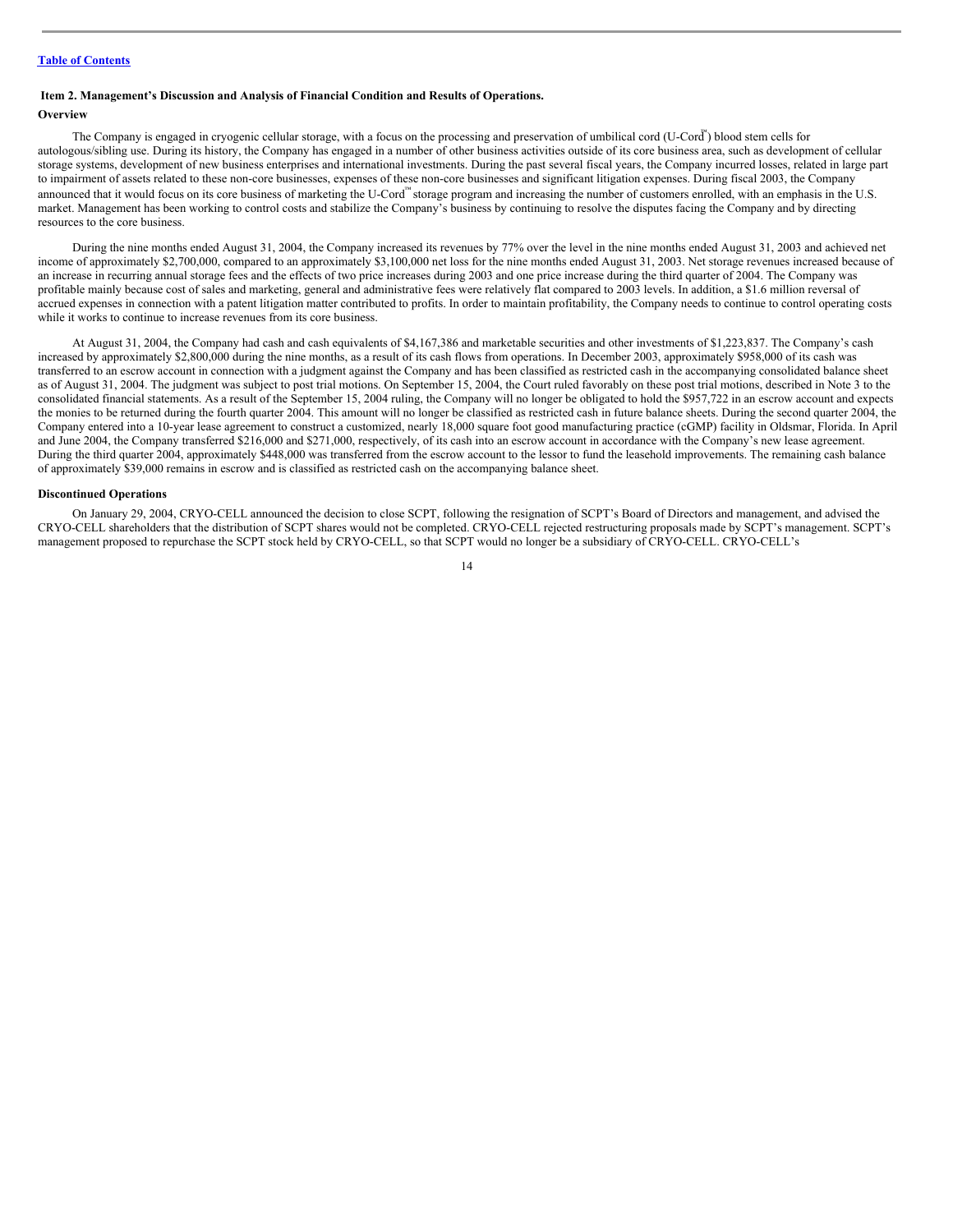Board of Directors formed a special sub-committee to consider the restructuring proposals presented by SCPT's management. CRYO-CELL concluded that SCPT required significant additional funding to complete the repurchase and to remain in operation, and that SCPT's proposals all would have required CRYO-CELL to make significant cash expenditures. In rejecting the SCPT proposals, CRYO-CELL's investment to date in SCPT, the failure of SCPT management to submit acceptable business plans, and the need for CRYO-CELL to conserve its capital for its core business were all considered. CRYO-CELL had no assurance that SCPT had concrete credible operational, marketing, or financing plans. At February 29, 2004, CRYO-CELL owned 11,500,000 (86.6%) shares of SCPT. In accordance with SFAS No. 144, Accounting for the Impairment or Disposal of Long-Lived Assets, ("SFAS No. 144") the closing of SCPT represents a discontinued operation as of August 31, 2004. The net assets of SCPT are immaterial to the consolidated financial statements.

During the second quarter 2004, SCPT completed the payments to all known amounts owed to employees and other creditors including the loan in the amount of \$195,000 plus accrued interest to the shareholder of SCPT. In April 2004, the Board of Directors of SCPT approved a liquidating distribution of the remaining assets of SCPT to the holders of SCPT common stock. After payment of SCPT's remaining debts, SCPT's remaining assets consisted solely of shares of common stock of CRYO-CELL. In order to facilitate the liquidating distribution, CRYO-CELL agreed to repurchase the CRYO-CELL shares from SCPT for a cash price of \$.75 per share, the average of the closing bid and ask prices per share for CRYO-CELL common stock reported on the OTC Bulletin Board for the twenty trading days prior to April 30, 2004. After the repurchase of CRYO-CELL common stock, SCPT's remaining assets consisted of \$138,035 in cash, which was equal to approximately \$.01 per share of SCPT common stock. This cash was distributed to SCPT's shareholders, including CRYO-CELL, in May 2004. CRYO-CELL may pursue the SCPT business opportunity in the future.

Through November 30, 2002, aggregate losses attributable to the minority interest exceeded the minority's interest in the equity capital of SCPT. As a result, minority interest on the balance sheet as of August 31, 2004 and November 30, 2003 is reflected at \$0, and CRYO-CELL has recognized 100% of the earnings of SCPT in its statements of operations and comprehensive income (loss) as discontinued operations during the three months ended August 31, 2004 and August 31, 2003 of approximately \$0 and \$84,000, respectively, and for the nine months ended August 31, 2004 and August 31, 2003 CRYO-CELL has recognized 100% of the losses of SCPT in its statements of operations and comprehensive income (loss) of approximately \$93,000 and \$448,000, respectively. The minority interest portion of the losses for the three months ended August 31, 2004 and August 31, 2003 was approximately \$0 and \$15,000, respectively. The minority portion of the losses for the nine months ended August 31, 2004 and August 31, 2003 was approximately \$12,000 and \$85,000, respectively.

#### **Results of Operations – Three-month period ending August 31, 2004**

*Revenues.* Revenues for the three months ended August 31, 2004 were \$3,229,268 as compared to \$2,028,159 for the same period in 2003, representing a 59% increase. The increase was due in part to an increase of approximately \$356,000 or 61% in recurring annual storage fees. The remaining increase was due to the U-Cord program fees. During 2003 and 2004 the Company implemented price increases affecting its enrollment, processing and testing fees ("Initial Fee"). These increases began to have a positive impact on revenue and gross profit during the fiscal 2003 third quarter and continued through 2004.

Cost of Sales. Cost of sales for the three months ended August 31, 2004 was \$858,870 as compared to \$644,317 for the same period in 2003, representing a 33% increase. Cost of sales were 27% of revenues for the three months ended August 31, 2004 compared with 32% for the three months ended August 31, 2003. Cost of sales as a percentage of revenue decreased due to the increase in revenue from the price increases and relatively stable costs. Cost of sales includes wages, supplies and testing associated with the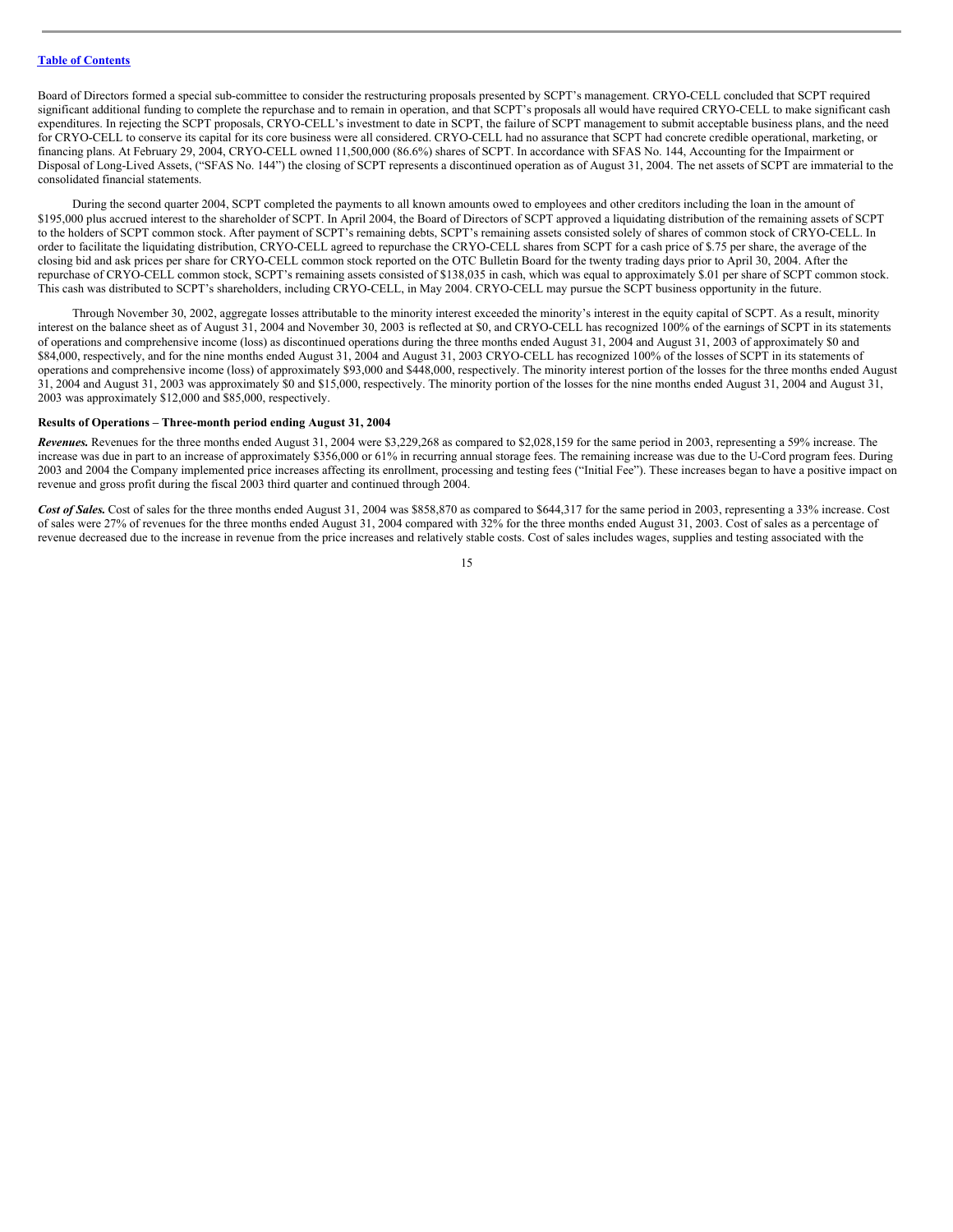processing of cord blood specimens at the Company's laboratory in Clearwater, Florida and the costs associated with storage of specimens at the Safti-Cell facility (a related party) in Arizona, which commenced in October 2002.

*Marketing, General and Administrative Expenses.* Marketing, general and administrative expenses during the three months ended August 31, 2004 were \$1,643,843 as compared to \$1,831,959 for the three months ended August 31, 2003 representing a 10% decrease. Professional fees for the three months ended August 31, 2004 decreased by approximately \$415,000 compared to the same period in 2003. The decrease is due to a reduction in the Company's legal proceedings.

In the first quarter of 2004, the Company settled its lawsuit with CCEU and its affiliates, as described in Note 3. However, other legal proceedings continue. The Company cannot provide assurance that legal fees will not increase in the foreseeable future.

Litigation *Accrual Reversal.* During fiscal 2003 the Company accrued approximately \$1,100,000 as the result of a judgment entered against the Company in October 2003. During fiscal 2004 the Company accrued an additional \$523,000 for **estimated** damages relating to royalties resulting from revenues generated from specimens processed and stored during the first, second and third quarters of fiscal 2004. During the third quarter 2004, the Company reversed all prior accruals totaling approximately \$1,600,000 as a result of the ruling by the Court on the post trial motions with regards to the Pharmastem litigation (See Note 3 to the consolidated financial systems). Litigation accrual reversal for the three months ended August 31, 2004 was \$1,424,626 representing the litigation expense recognized from fiscal 2003 through the second quarter of fiscal 2004. The remaining impact of the reversal is reflected as a \$198,000 net reduction in marketing, general and administrative expenses for the three months ended August 31, 2004.

*Research, Development and Related Engineering Expenses.*Research, development and related engineering expenses for the three months ended August 31, 2004 were \$15,731 as compared to \$100,639 for the three months ended August 31, 2003, a decrease of 84%.

*Interest Expense.* Interest expense for the three months ended August 31, 2004 was \$202,461 as compared to \$182,411 for the same period in 2003. Interest expense is mainly comprised of payments made to the other parties to the Company's Revenue Sharing Agreements ('RSAs') based on the Company's storage revenue. Prior to fiscal 2002, the Company entered into RSAs with individuals and entities for specific geographic areas. The Company's RSAs provide that in exchange for an up-front payment, the Company would share in perpetuity a percentage of its future revenue derived from the annual storage fees charged related to a certain number of specimens that originated from specific areas. To date, the Company has entered into five RSAs covering the following states: New York, Texas, Florida and Illinois (including contiguous states). Essentially, as the Company receives annual storage fees relating to specimens from these states, the portion of the fees shared with the parties to the RSAs are recognized as interest expense. Also included in interest expense is the amortization of the present value of a deferred consulting agreement in the amount of \$17,546 and \$22,375 for the three months ended August 31, 2004 and August 31, 2003, respectively.

*Other Income*. Other income for the three months ended August 31, 2004, was \$82,042 as compared to \$64,813 for the same period in 2003. Other income for these periods was royalty income earned on the subsequent processing and storage of specimens in geographical areas where the Company has license agreements, and from the sale of sublicense agreements by licensees.

*Equity in (Losses) Earnings of Af iliates.*Equity in losses of affiliates was \$57,008 for the three months ended August 31, 2004, compared to \$262,689 for the 2003 period. Included in equity in losses of affiliates is approximately \$28,000 for the three months ended August 31, 2004, related to compensation expense for stock option awards that were granted by Saneron CCEL Therapeutics, Inc. ("SCTI") to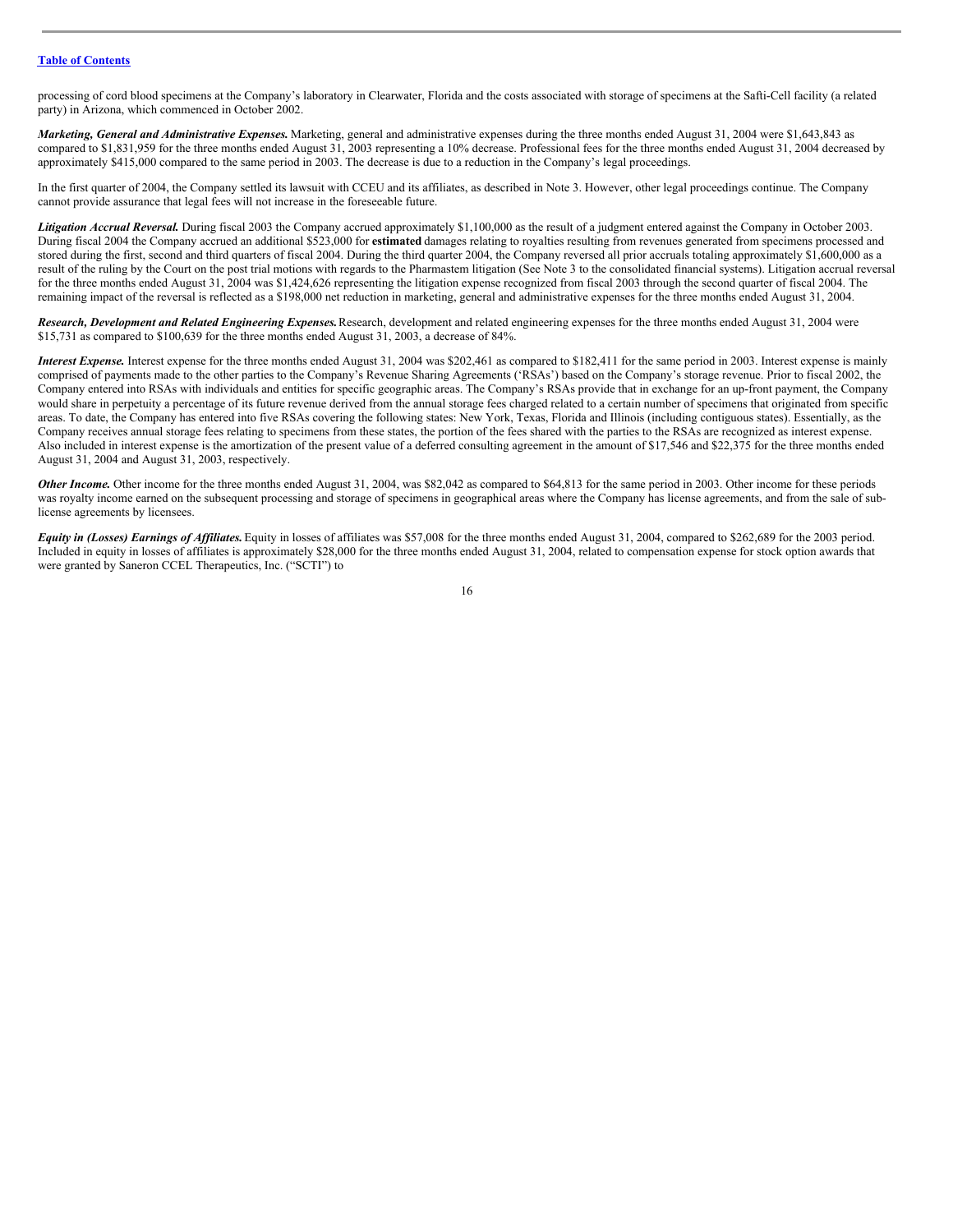certain consultants and employees below fair market value. During the quarter ended August 31, 2003, the Company identified certain previously unrecorded stock awards that were granted by SCTI in March 2003 at below fair market value to certain members of SCTI management who represent owners of SCTI and serve on the board of directors. Included in equity in losses of affiliates is approximately \$215,000 for the three months ended August 31, 2003, related to compensation expense that resulted from the stock awards.

#### **Results of Operations – Nine-month period ending August 31, 2004**

*Revenues.* Revenues for the nine months ended August 31, 2004 were \$9,003,295 as compared to \$5,091,329 for the same period in 2003, representing a 77% increase. The increase was due to an increase of approximately \$1,000,000 or 69% in recurring annual storage fees. The remaining increase was due to the U-Cord program fees. During 2003 and 2004 the Company implemented price increases affecting its enrollment, processing and testing fees ("Initial Fee"). These increases began to have a positive impact on revenue and gross profit during the fiscal 2003 third quarter and continued through 2004.

Cost of Sales. Cost of sales for the nine months ended August 31, 2004 was \$2,225,685 as compared to \$1,944,537 for the same period in 2003, representing a slight increase. Cost of sales were 25% of revenues for the nine months ended August 31, 2004 compared with 38% for the nine months ended August 31, 2003. Cost of sales as a percentage of revenue decreased due to the increase in revenue from the price increases and relatively stable costs. Cost of sales includes wages, supplies and testing associated with the processing of cord blood specimens at the Company's laboratory in Clearwater, Florida and the costs associated with storage of specimens at the Safti-Cell facility (a related party) in Arizona, which commenced in October 2002.

*Marketing, General and Administrative Expenses.* Marketing, general and administrative expenses during the nine months ended August 31, 2004 were \$4,460,979 as compared to \$4,913,606 for the nine months ended August 31, 2003 representing a 9% decrease. Professional fees decreased approximately \$552,000 for the nine months ended August 31, 2004. The decrease is due to a reduction in the Company's legal proceedings.

In the first quarter of 2004, the Company settled its lawsuit with CCEU and its affiliates, as described in Note 3. However, other legal proceedings continue. The Company cannot provide assurance that legal fees will not increase in the foreseeable future.

Litigation *Accrual Reversal.* During fiscal 2003 the Company accrued approximately \$1,100,000 as the result of a judgment entered against the Company in October 2003. During fiscal 2004 the Company accrued an additional \$523,000 for **estimated** damages relating to royalties resulting from revenues generated for specimens processed and stored during the first, second and third quarters of fiscal 2004. During the third quarter 2004, the Company reversed all prior accruals totaling approximately \$1,600,000 as a result of the ruling by the Court on the post trial motions with regards to the Pharmastem litigation (See Note 3 to the consolidated financial systems). Litigation accrual reversal for the nine months ended August 31, 2004 was \$1,102,968 representing litigation expense recognized during fiscal 2003. The remaining impact of the reversal is reflected as a \$523,000 net reduction in marketing, general and administrative expenses for the nine months ended August 31, 2004.

*Research, Development and Related Engineering Expenses.*Research, development and related engineering expenses for the nine months ended August 31, 2004 were \$70,170 as compared to \$166,029 for the nine months ended August 31, 2003, a decrease of 58%. As a percentage of revenues, research, development and related engineering expenses were 1% and 3% for the nine months ended August 31, 2004 and August 31, 2003, respectively.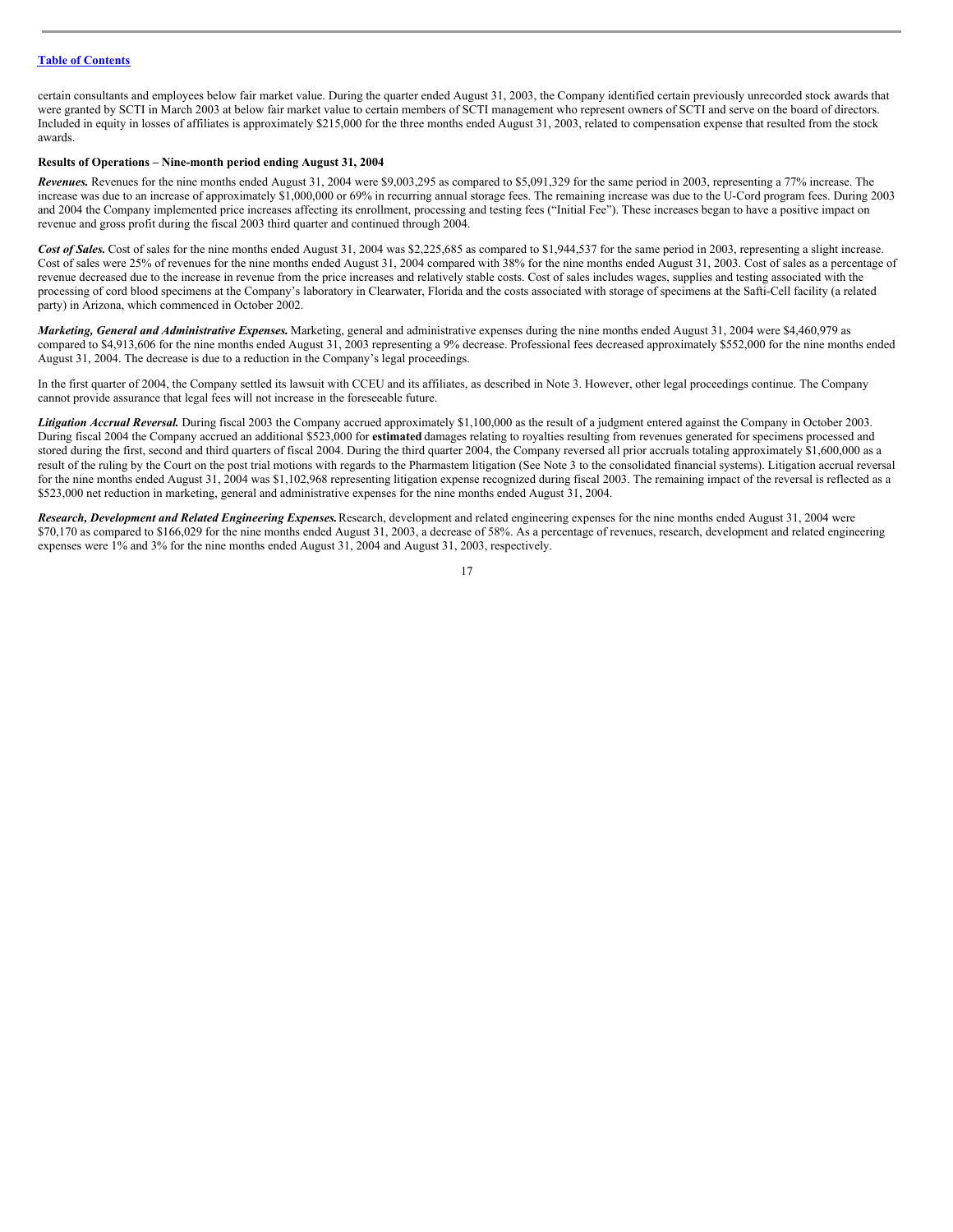*Interest Expense.* Interest expense for the nine months ended August 31, 2004 was \$569,945 as compared to \$460,105 for the same period in 2003. Interest expense is mainly comprised of payments made to the other parties to the Company's RSAs based on the Company's storage revenue. Prior to fiscal 2002, the Company entered into RSAs with individuals and entities for specific geographic areas. The Company's RSAs provide that in exchange for an up-front payment, the Company would share in perpetuity a percentage of its future revenue derived from the annual storage fees charged related to a certain number of specimens that originated from specific areas. To date, the Company has entered into five RSAs covering the following states: New York, Texas, Florida and Illinois (including contiguous states). Essentially, as the Company receives annual storage fees relating to specimens from these states, the portion of the fees shared with the parties to the RSAs are recognized as interest expense. Also included in interest expense is the amortization of the present value of a deferred consulting agreement in the amount of \$56,902 and \$65,259 for the nine months ended August 31, 2004 and August 31, 2003, respectively.

*Other Income*. Other income for the nine months ended August 31, 2004, was \$235,481 as compared to \$139,956 for the same period in 2003. Other income for these periods was royalty income earned on the subsequent processing and storage of specimens in geographical areas where the Company has license agreements, and from the sale of sublicense agreements by licensees.

*Settlement on Insurance Claim.* For the nine months ended August 31, 2004, the Company received \$135,338 as settlement to an insurance claim for reimbursement of a portion of the legal and settlement fees pertaining to settled lawsuits filed by the Company's former President and Chief Operating Officer.

*Equity in Losses of Affiliates.* Equity in losses of affiliates was \$93,457 for the nine months ended August 31, 2004, compared \$234,902 for the 2003 period. Included in equity in losses of affiliates is approximately \$52,000 and \$215,000 for the nine months ended August 31, 2004 and August 31, 2003, respectively, related to compensation expense for stock option awards that were granted by SCTI to certain consultants and employees below fair market value.

#### **Liquidity and Capital Resources**

Through August 31, 2004, the Company's principal sources of cash have been from sales of its U-Cord™ program to customers, the sale of license agreements and proceeds from revenue sharing agreements. The Company does not have a line of credit or other type of financing instrument.

At August 31, 2004, the Company had cash and cash equivalents of \$4,167,386 as compared to \$2,452,006 at November 30, 2003. The increase in cash and cash equivalents during the nine months ended August 31, 2004 was primarily attributable to the Company's operating activities including a price increase and an increase in recurring revenue from a growth in the client base, the maturity of certificates of deposit and the receipt of a settlement for an insurance claim that was filed for reimbursement of a portion of the legal and settlement fees pertaining to settled lawsuits filed by the Company's former President and Chief Operating Officer. In December 2003, approximately \$958,000 of its cash was transferred to an escrow account in connection with a judgment against the Company and has been classified as restricted cash in the accompanying consolidated balance sheets. The judgment was subject to post trial motions. On September 15, 2004, the Court ruled on these post trial motions, described in Note 3 to the consolidated financial statements. As a result of the September 15, 2004 ruling, the Company will no longer be obligated to hold the \$957,722 in an escrow account and expects the monies to be returned during the fourth quarter 2004. This amount will no longer be classified as restricted cash in future balance sheets.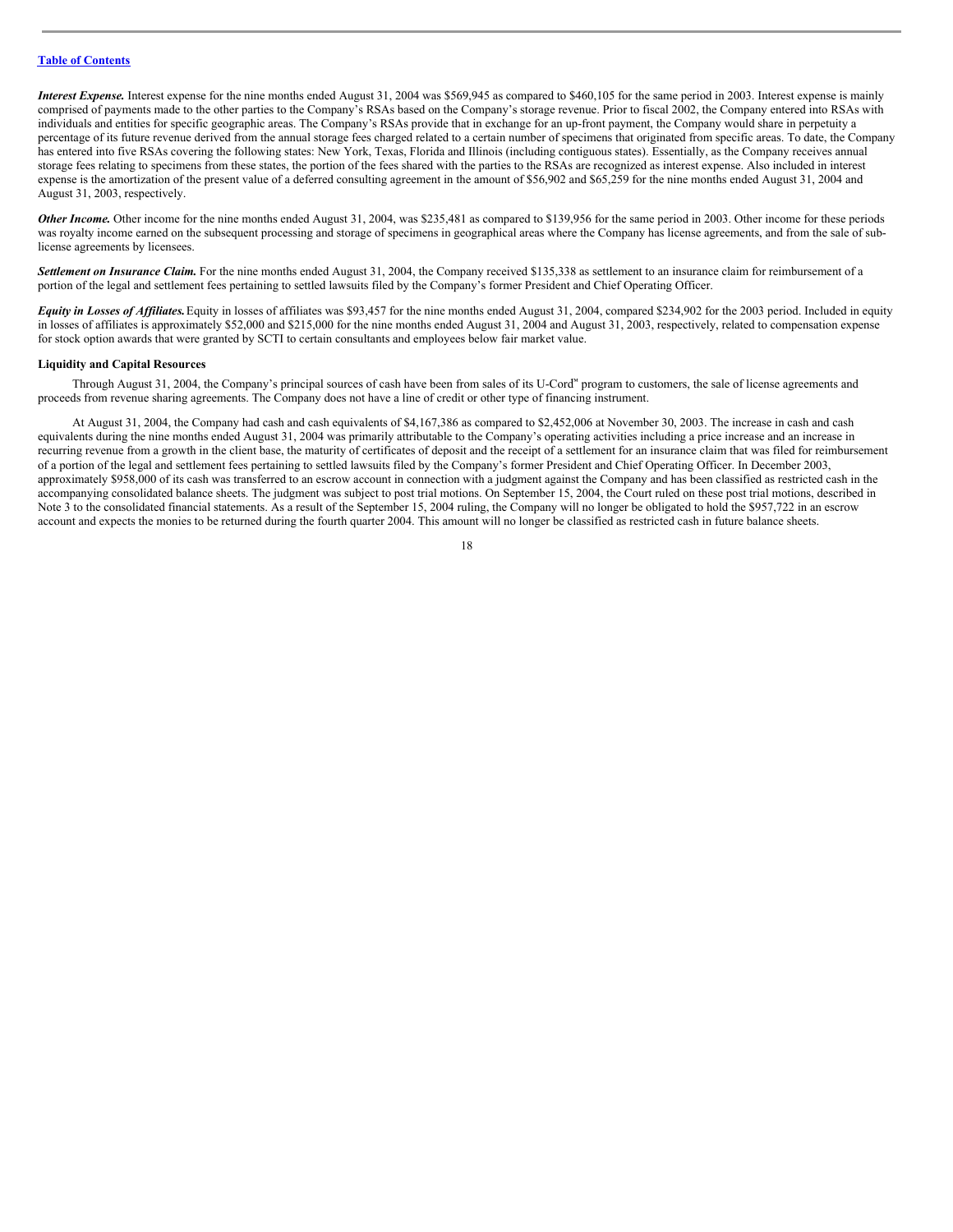During the second quarter 2004, the Company entered into a 10-year lease agreement to construct a customized, nearly 18,000 square foot good manufacturing practice (cGMP) facility in Oldsmar, Florida. In April and June 2004, the Company transferred \$216,000 and \$271,000, respectively, of its cash into an escrow account in accordance with the Company's new lease agreement. During the third quarter 2004, approximately \$448,000 was transferred from the escrow account to the lessor to fund the leasehold improvements. The remaining cash balance of approximately \$39,000 remains in escrow and is classified as restricted cash on the accompanying balance sheet.

Cash provided by operating activities for the nine months ended August 31, 2004 amounted to \$2,762,324, which was primarily attributable to the Company's operating activities including a price increase and an increase in recurring revenue from the current client base.

Cash used in investing activities for the nine months ended August 31, 2004 amounted to \$828,843, which was primarily attributable to the purchase of approximately \$234,000 of laboratory equipment and the payment of approximately \$448,000 for leasehold improvements in the Company's new facility.

Cash used in financing activities for the nine months ended August 31, 2004 amounted to \$218,101, which consisted primarily of a repayment of a loan in the amount of \$195,000 to a former officer, director and shareholder of SCPT as a result of the liquidation of SCPT. See SCPT's liquidity and capital resources discussion below.

The Company also has certain investments in marketable securities and certificates of deposit, totaling \$1,223,837 at August 31, 2004, including \$707,040 that is classified as current assets.

The Company anticipates that its cash and cash equivalents, marketable securities and cash flows from operations will be sufficient to fund its operations for at least the next 12 to 18 months. Cash flows from operations will depend primarily upon increasing revenues from sales of its umbilical cord blood cellular storage services and controlling expenses. The Company has attempted to focus its capital resources on its core business of cellular storage services by de-emphasizing certain non-core business activities and through settlement of some of its legal disputes. The adequacy of the Company's cash resources will depend to some extent on its ability to further reduce legal expenses resulting from continuing legal disputes and to minimize the impact of legal settlements or judgments from these disputes.

The Company currently believes that during the next twelve months, capital expenditures will be approximately \$1,600,000, principally for machinery, equipment, leasehold improvements, facilities and related expenses. The Company believes that its cash and cash equivalents, marketable securities and cash flows from operations will be sufficient to fund these capital expenditures. The Company will consider financing all or a portion of these capital expenditures through borrowings under a line of credit, vendor financing and other financing sources.

Since inception SCPT's costs and expenses were funded by capital contributions, advances for the purchase of revenue sharing agreements sold by SCPT, the sale of a promissory note for \$500,000, which was converted into SCPT's capital stock, and the sale of common stock. In 2003, SCPT received a \$100,000 interest-bearing loan from an officer, director and shareholder of SCPT (and a shareholder of CRYO-CELL) to fund its operations. The note, including 5% interest, was due on September 5, 2004. On November 20, 2003, the loan agreement was amended to allow additional loans to SCPT of \$45,000. The amended loan agreement, including 5% interest, was due on September 5, 2004. SCPT pledged 345,161 shares of the CRYO-CELL common stock held by SCPT to secure this note. On December 28, 2003, SCPT entered into an additional, separate loan agreement with the officer, director and shareholder of SCPT for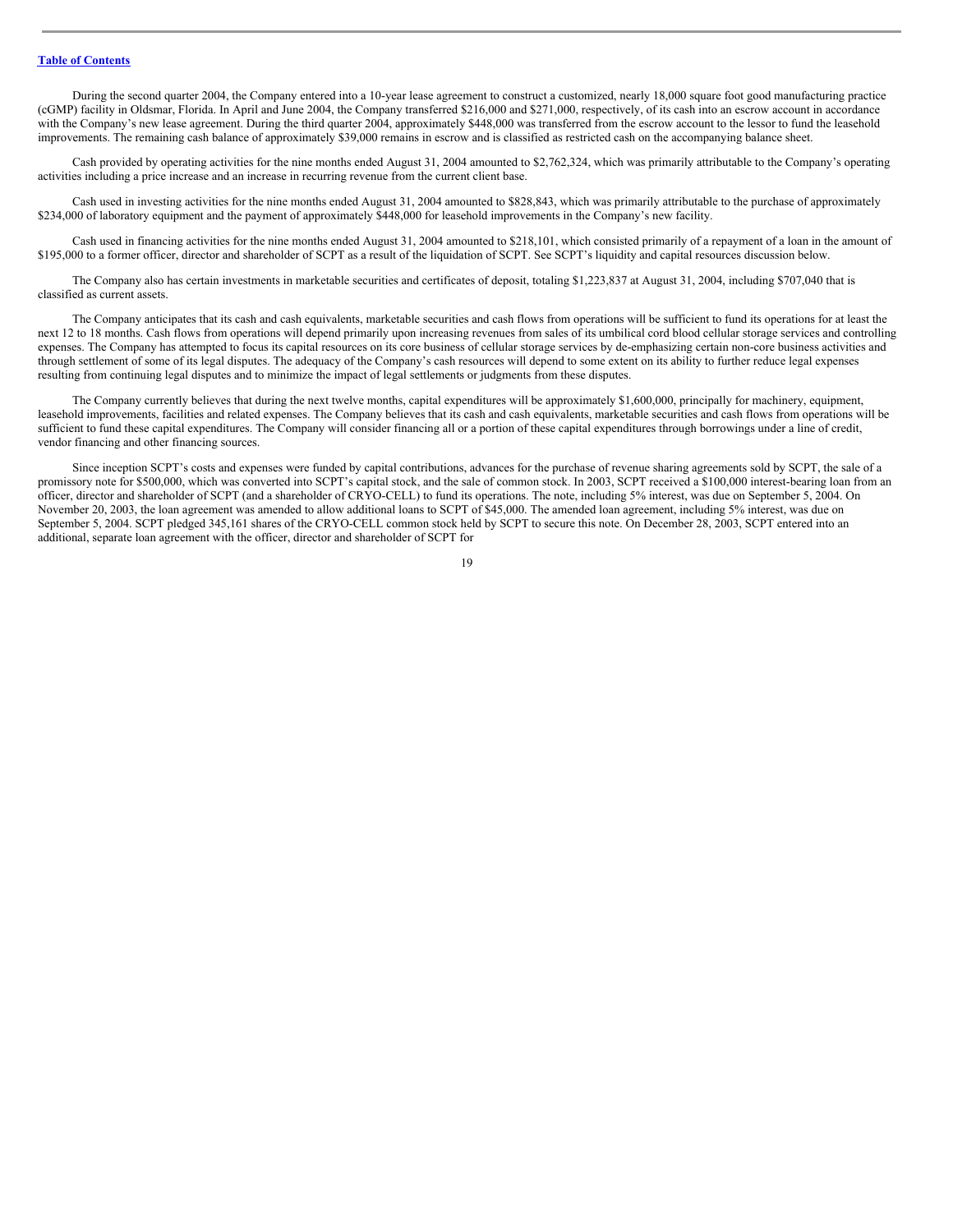up to \$50,000. The loan, including 5% interest, was due on demand or no later than December 31, 2004. SCPT pledged an additional 100,000 shares of the CRYO-CELL common stock held by SCPT to secure this note. On January 29, 2004, CRYO-CELL made the decision to close its majority-owned subsidiary, SCPT, following the resignation of SCPT's Board of Directors and management. CRYO-CELL rejected a restructuring proposal made by SCPT's management, which the Company concluded would have required substantial additional funding from CRYO-CELL to continue SCPT's operations, see Note 4 to the consolidated financial statements. In connection with closing SCPT, CRYO-CELL repaid the loans in May 2004, and the shares held as collateral were released.

#### **Critical Accounting Policies**

The preparation of consolidated financial statements and related disclosures in conformity with accounting principles generally accepted in the United States requires estimates and assumptions that affect the reported amounts of assets and liabilities, revenues and expenses and related disclosures of contingent assets and liabilities in the consolidated financial statements and accompanying notes. The SEC has defined a company's critical accounting policies as the ones that are most important to the portrayal of the company's financial condition and results of operations, and which require the company to make its most difficult and subjective judgments, often as a result of the need to make estimates of matters that are inherently uncertain. The Company believes that its estimates and assumptions are reasonable under the circumstances; however, actual results may vary from these estimates and assumptions. We have identified the following critical accounting policies that affect the more significant judgments and estimates used in the preparation of the consolidated financial statements.

#### **Revenue Recognition**

During the first quarter of fiscal 2003, the Company changed its method of recognizing enrollment fee revenue. Through November 30, 2002, the Company recognized enrollment fees upon completion of the enrollment into the U-Cord storage program. Beginning December 1, 2002, enrollment fees and the related direct incremental costs associated with these fees are deferred and recognized once the processing of the specimens is completed. The cumulative effective of the change as of November 30, 2002, would have been a reduction of the accumulated deficit of approximately \$102,000. The cumulative impact of the change is reflected in the three months ended February 28, 2003. Management does not believe that the impact of this adjustment is material to the operating results and earnings for the year ending November 30, 2003 or to prior years.

The Company records revenue from processing and storage of specimens. The Company recognizes revenue from processing fees upon completion of processing and cellular storage fees ratably over the contractual storage period. The Company also records revenue from shipping and handling when earned and includes in revenue. Shipping and handling costs are expensed and included in cost of sales.

#### **Investments**

The Company has made several significant investments in entities that operate in related businesses. The Company has made these investments in order to expand into international markets and be involved in the area of stem cell research. The Company accounts for these investments under either the cost or equity method, as applicable, and at least annually, reviews its investments for possible impairment and, if necessary, adjusts the carrying value of such investments.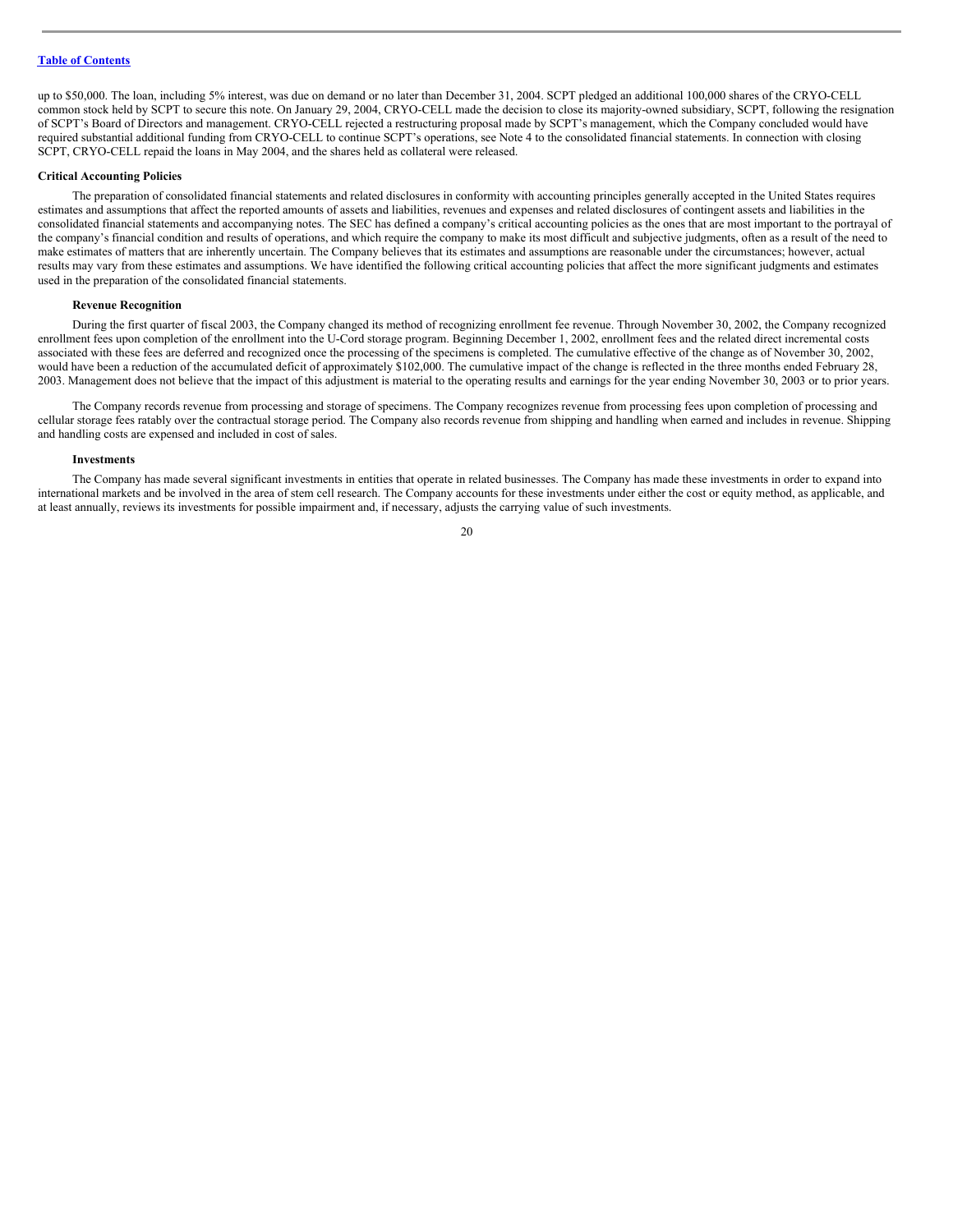#### **Revenue Sharing Agreements**

The Company has entered into Revenue Sharing Agreements ("RSAs") with various parties whereby these parties contracted with the Company for a percentage of future storage revenues the Company generates from clients in specific geographical areas. The parties typically pay the Company a non-refundable up-front fee for the rights to these future payments. The Company had recognized these non-refundable fees as a long-term liability. Given the criteria under which these RSAs are established, cash receipts from these contracts can fluctuate from period to period. The Company periodically, and at least annually, reviews its RSAs receivables for collectibility. All payments made to the other parties to the RSAs are recognized as interest expense. At such time as the total payments can be determined, the Company will commence amortizing these liabilities under the effective interest method.

#### **License and Royalty Agreements**

The Company previously entered into licensing agreements with certain investors in various international markets in an attempt to capitalize on the Company's technology. The investors typically paid a licensing fee to receive Company marketing programs, technology and know-how in a selected area. The investor may be given a right to sell sub-license agreements as well. In addition to the license fee, the Company earns royalties on subsequent processing and storage revenues by the investor in the selected area and a fee on any sub-license agreements that are sold by the investor where applicable. The Company periodically, and at least annually, reviews license and royalty receivables for collectibility and, if necessary, will record an expense for an allowance for an uncollectible account.

#### **Marketable Securities and Other Investments**

The Company has certain investments in certificates of deposit and equity securities, which are categorized as marketable securities and other investments. The Company believes these are conservative investments with a low risk for any loss of principal. The Company regularly assesses its marketable security investments for impairment and adjusts its investment strategy, as it deems appropriate.

#### **Litigation**

The Company is periodically involved in litigation and regulatory proceedings incidental to the conduct of our business and the Company expects that it will be involved in such litigation and regulatory proceedings from time to time. The Company regularly reviews any such litigation and regulatory proceedings for possible adverse outcomes, and provides estimates for the possible liability to the Company from such adverse outcomes, as it considers appropriate.

#### **Deferred Consulting Fees**

The Company entered into a long-term consulting agreement with the founder and prior Chairman and Chief Executive Officer to provide future consulting services to the Company. The unamortized present value of the deferred consulting fee was recognized as a liability for the year ended November 30, 2003 and the nine months ended August 31, 2004 and the deferred consulting asset was expensed as of November 30, 2003.

#### **Off-Balance Sheet Arrangements**

The Company has no off-balance sheet arrangements that have or are reasonably likely to have a current or future effect on its financial condition, changes in financial condition, revenues or expenses, results of operations, liquidity, capital expenditures or capital resources that is material to investors.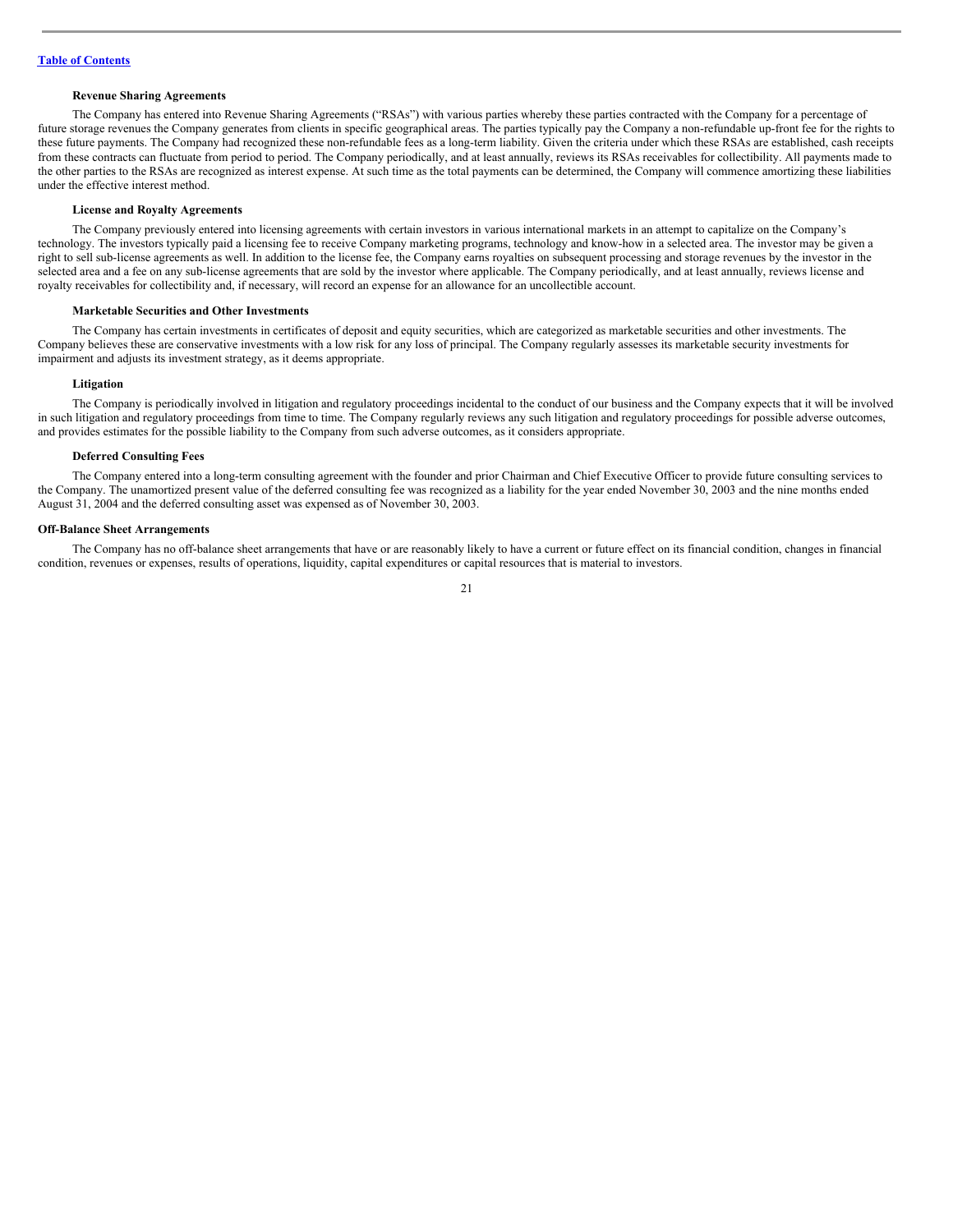#### <span id="page-21-0"></span>**Item 3. Controls and Procedures**

Based on their most recent review, as of the end of the period covered by this report, the Company's principal executive officer and principal financial officer have concluded that the Company's disclosure controls and procedures are effective to ensure that information required to be disclosed by the Company in the reports that it files or submits under the Securities Exchange Act of 1934, as amended, is accumulated and communicated to the Company's management, including its principal executive officer and principal financial officer, as appropriate to allow timely decisions regarding required disclosure and are effective to ensure that such information is recorded, processed, summarized and reported within the time periods specified in the SEC's rules and forms. There were no significant changes in the Company's internal controls or in other factors that could significantly affect those controls subsequent to the date of their evaluation.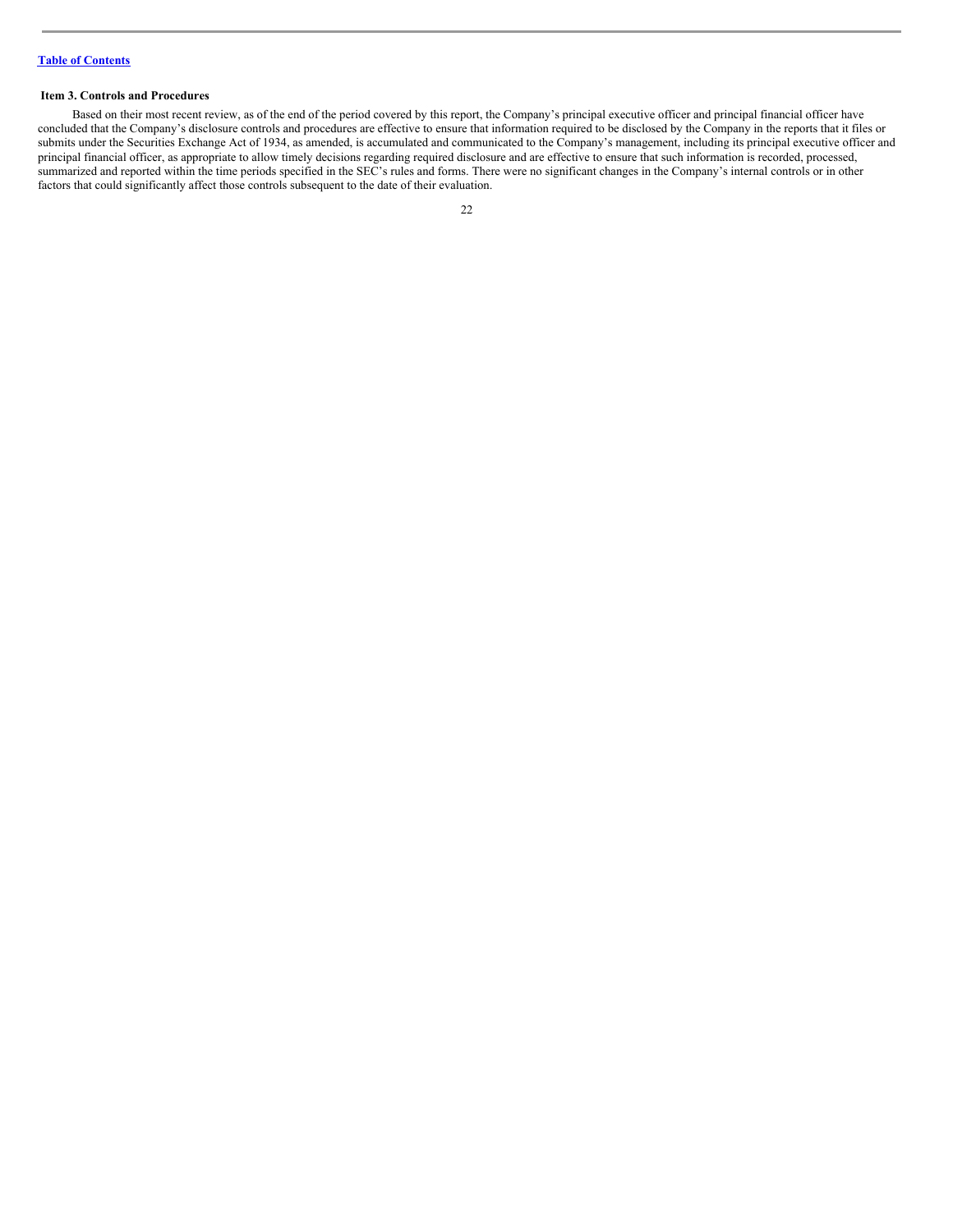#### **Forward Looking Statements**

This Form 10-QSB, press releases and certain information provided periodically in writing or orally by the Company's officers or its agents may contain statements which constitute "forward-looking statements" within the meaning of Section 27A of the Securities Act of 1933, as amended and Section 21E of the Securities Exchange Act of 1934. The terms "CRYO-CELL International, Inc.," "CRYO-CELL" "Company," "we," "our" and "us" refer to CRYO-CELL International, Inc. The words "expect," "believe," "goal," "plan," "intend," "estimate" and similar expressions and variations thereof, if used, are intended to specifically identify forward-looking statements. Those statements appear in a number of places in this Form 10-QSB and in other places, particularly, "Management's Discussion and Analysis of Financial Condition and Results of Operations," and include statements regarding the intent, belief or current expectations of the Company, its directors or its officers with respect to, among other things:

- (i) our legal proceedings;
- (ii) our anticipated future cash flows;
- (iii) our liquidity and capital resources;
- (iv) our future operating plans; and
- (v) our future performance and operating results;

Investors and prospective investors are cautioned that any such forward-looking statements are not guarantees of future performance and involve risks and uncertainties, and that actual results may differ materially from those projected in the forward-looking statements as a result of various factors. The factors that might cause such differences include, among others, the following:

- (i) any adverse effect or limitations caused by any governmental regulations, proceedings or actions, foreign and domestic;
- (ii) any continued or increased losses, or any inability to obtain acceptable financing, where desirable in the future, in connection with our operating or growth plans;
- (iii) any increased competition in our business;
- (iv) any decrease or slow down in the number of people seeking to store umbilical cord blood stem cells or decrease in the number of people paying annual storage fees;
- (v) the effect of any future reduced cash position and future inability to access borrowings;
- (vi) any adverse impacts on our revenue or operating margins due to the costs associated with increased growth in our business;
- (vii) any adverse developments impacting our continued relationship with and success of our licensees, foreign affiliates or investments in, or relationships with, foreign companies;
- (viii) any inability to achieve increases in revenue or earnings from umbilical cord blood stem cell storage;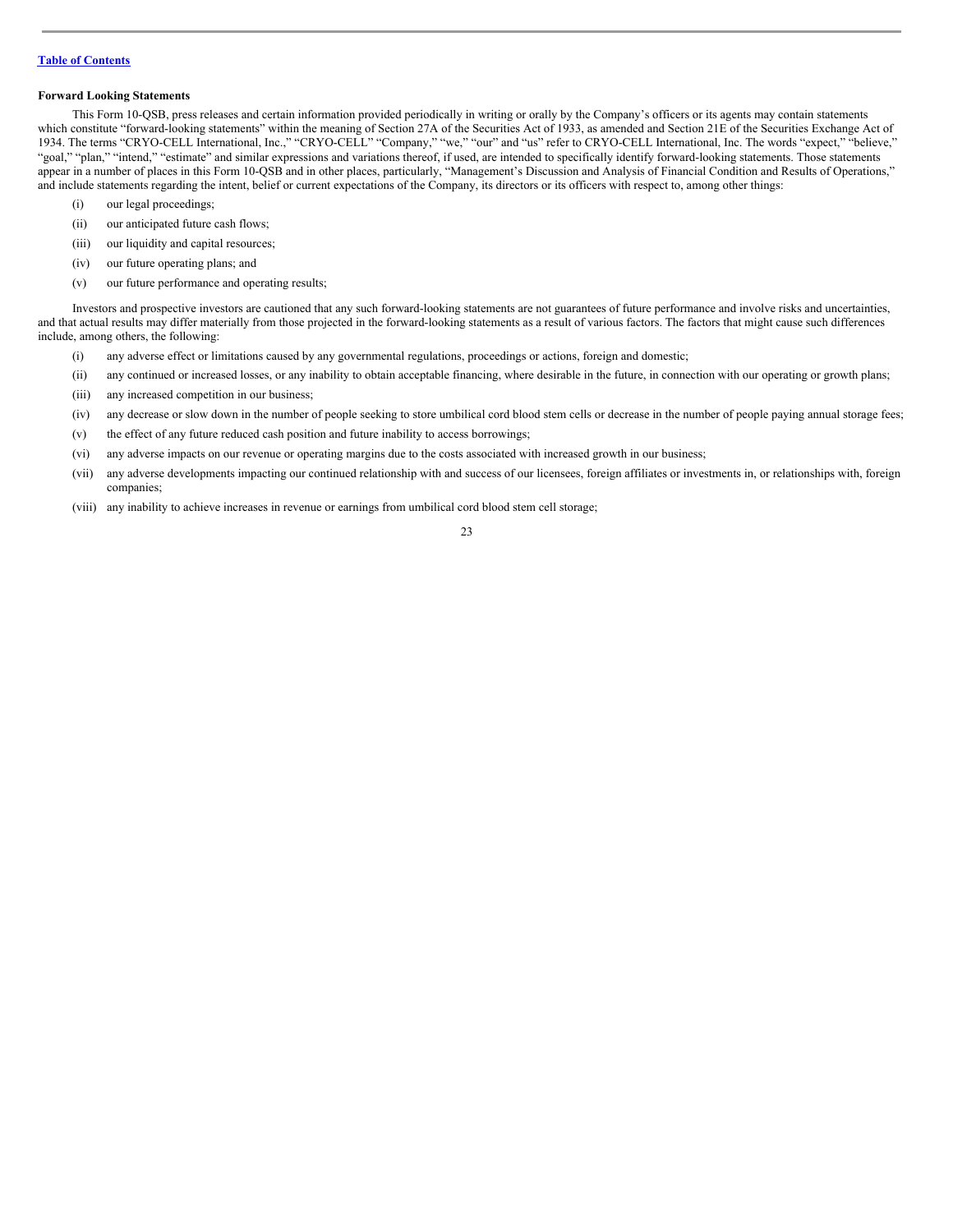- (ix) any future inability to substantially achieve the objectives expected from the successful implementation of our strategy;
- (x) any decline in public market interest in the Company's business sector;
- (xi) any added requirements imposed on us by new laws or SEC regulations and costs thereof;
- (xii) any technological breakthrough or medical breakthrough that would render the Company's business of stem cell preservation obsolete;
- (xiii) any material failure or malfunction in our storage facilities;
- (xiv) any natural disaster such as a tornado, other disaster (fire) or act of terrorism that adversely affects stored specimens;
- (xv) the potential impact of negative market influences on the Company's portfolio of cash, cash equivalents and marketable securities;
- (xvi) the costs associated with defending or prosecuting litigation matters and any material adverse result from such matters;
- (xvii) decreases in asset valuations;
- (xviii) any continued negative effect from adverse publicity in the past year regarding the Company's business operations;
- (xix) any new technology rendering the Company's patented equipment or business obsolete;
- (xx) any performance failures related to the Company's equipment or operations;
- (xxi) any negative consequences resulting from deriving, shipping and storing specimens at a second location; and
- (xxii) any negative effect from the filed class action shareholder lawsuits.

We undertake no obligation to publicly update or revise the forward-looking statements made in this Form 10-QSB to reflect events or circumstances after the date of this Form 10-QSB or to reflect the occurrence of unanticipated events.

Readers are cautioned not to place undue reliance on these forward-looking statements, which reflect management's analysis only as of the date hereof. CRYO-CELL International, Inc. (the "Company") undertakes no obligation to publicly revise these forward-looking statements to reflect events or circumstances that arise after the date hereof. Readers should carefully review the risk factors described in other documents the Company files from time to time with the Securities and Exchange Commission, including the Annual Report on Form 10-KSB filed by the Company and any Current Reports on Form 8-K filed by the Company.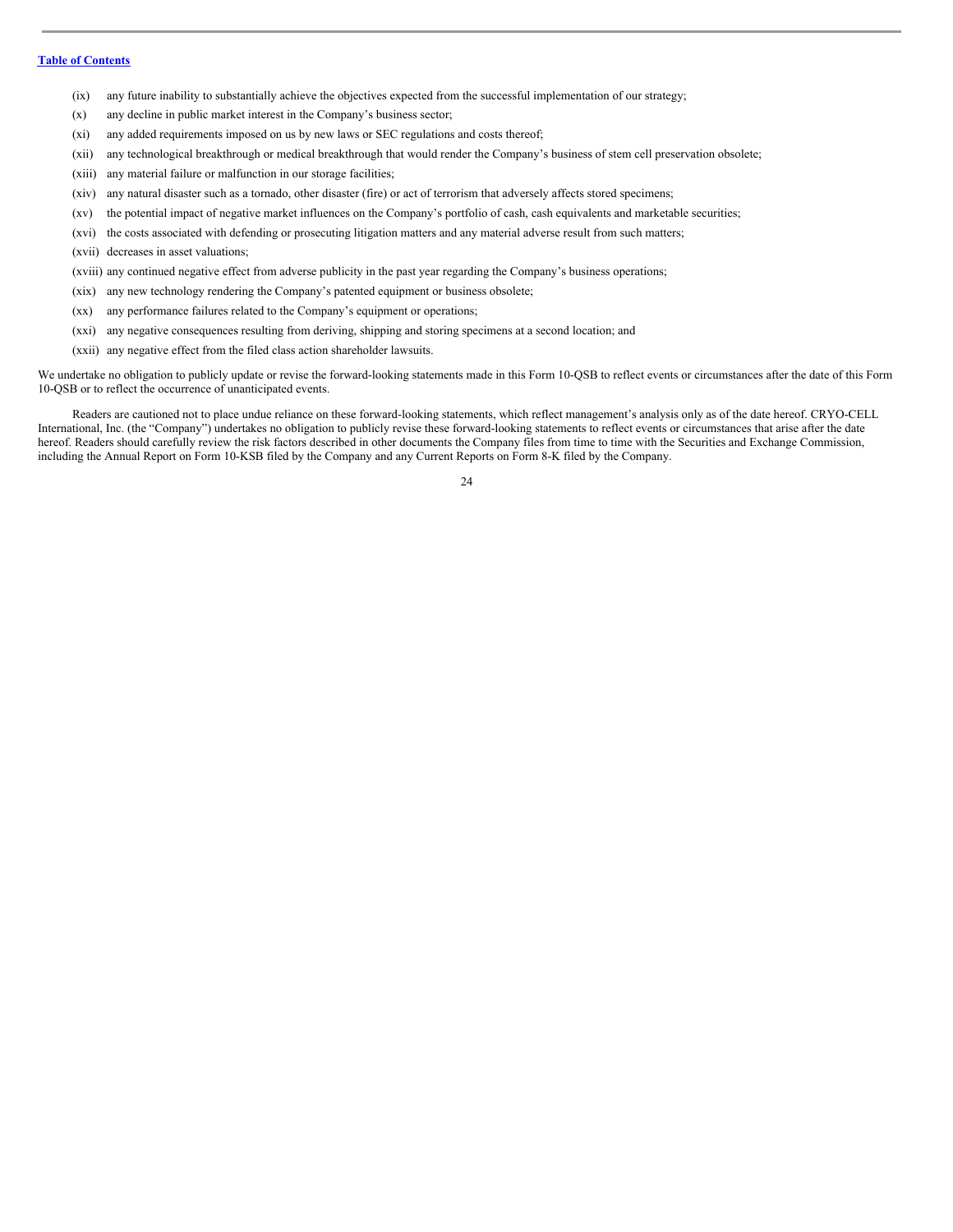## <span id="page-24-0"></span>**PART II - OTHER INFORMATION**

## <span id="page-24-1"></span>**ITEM 1. LEGAL PROCEEDINGS**

Incorporated by reference to Part I. Financial Statements-Notes to Condensed Consolidated Financial Statements – Note 3.

## <span id="page-24-2"></span>**ITEM 2. UNREGISTERED SALES OF EQUITY SECURITIES AND USE OF PROCEEDS**

Not applicable.

## <span id="page-24-3"></span>**ITEM 3. DEFAULTS UPON SENIOR SECURITIES**

None.

## <span id="page-24-4"></span>**ITEM 4. SUBMISSION OF MATTERS TO A VOTE OF SECURITY HOLDERS**

Not applicable.

## <span id="page-24-5"></span>**ITEM 5. OTHER INFORMATION**

None.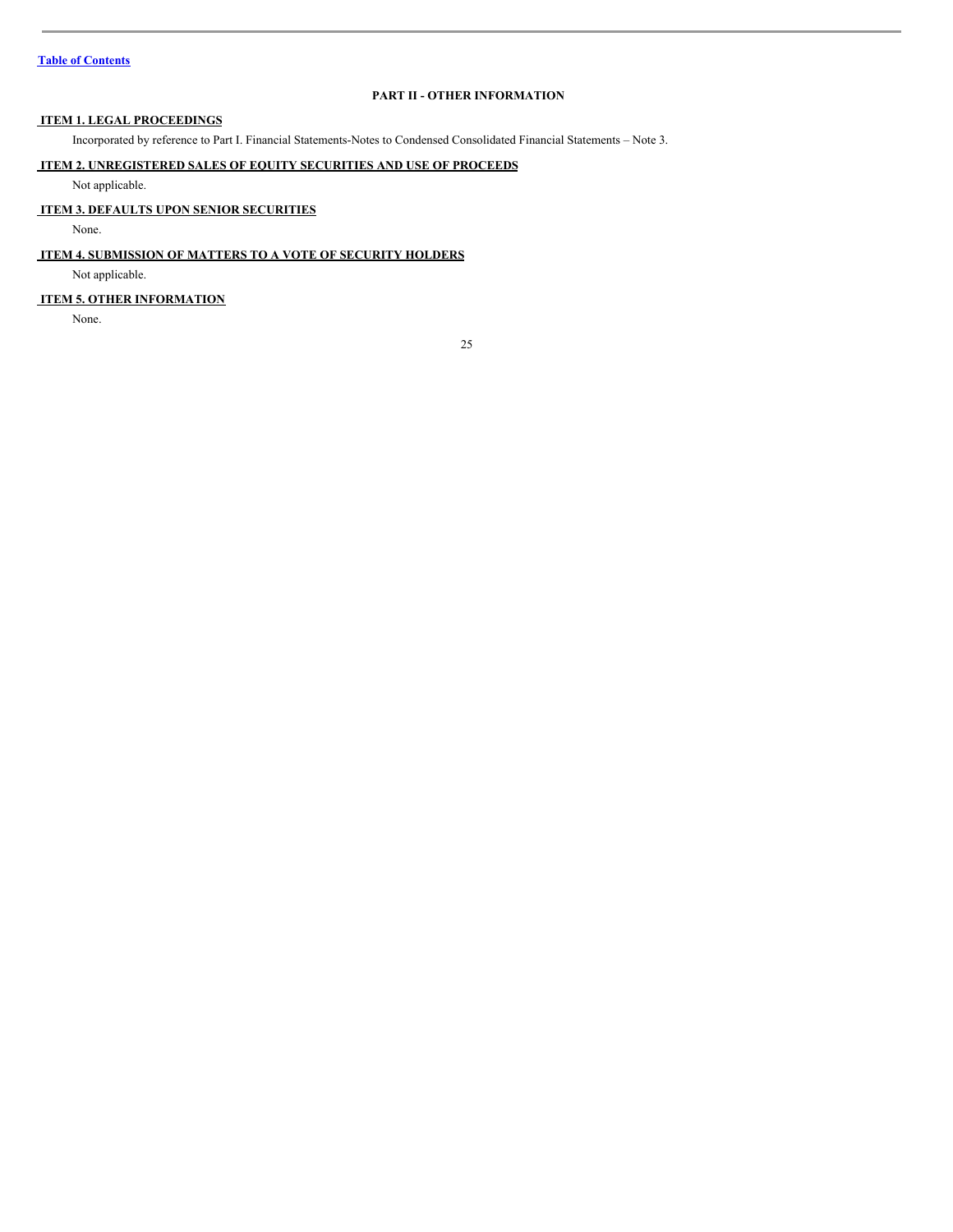## <span id="page-25-0"></span>**ITEM 6. EXHIBITS AND REPORTS ON FORM 8-K**

- (a) Exhibits
	- 31.1 Certification of CEO Pursuant to Section 302 of the Sarbanes-Oxley Act of 2002.
	- 31.2 Certification of CFO Pursuant to Section 302 of the Sarbanes-Oxley Act of 2002.
	- 32 Certification Pursuant to 18 U.S.C. Section 1350, as Adopted Pursuant to Section 906 of the Sarbanes-Oxley Act of 2002.
- (b) Reports on Form 8-K.

Form 8-K filed on July 6, 2004, reporting under Items 7 and 12 the results of operations and financial conditions for the second quarter ended May 31, 2004.

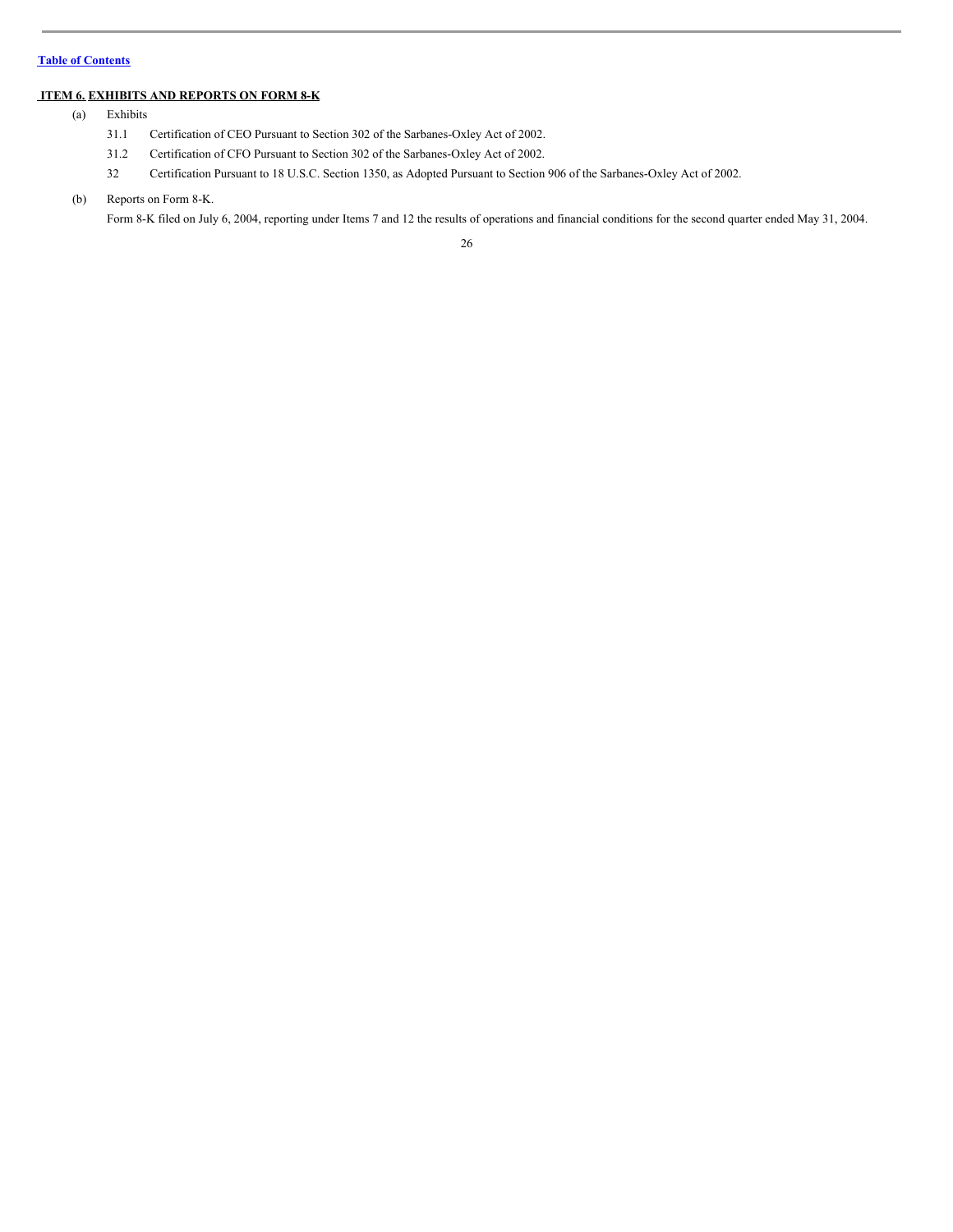## <span id="page-26-0"></span>**SIGNATURES**

Pursuant to the requirements of the Securities Exchange Act of 1934, the Registrant has duly caused this report to be signed on its behalf by the undersigned thereunto duly authorized.

CRYO-CELL INTERNATIONAL, INC.

/s/ MERCEDES WALTON

Mercedes Walton Interim Chief Executive Officer

CRYO-CELL International, Inc.

/s/ JILL TAYMANS

Jill M. Taymans Vice President, Finance

Date: October 13, 2004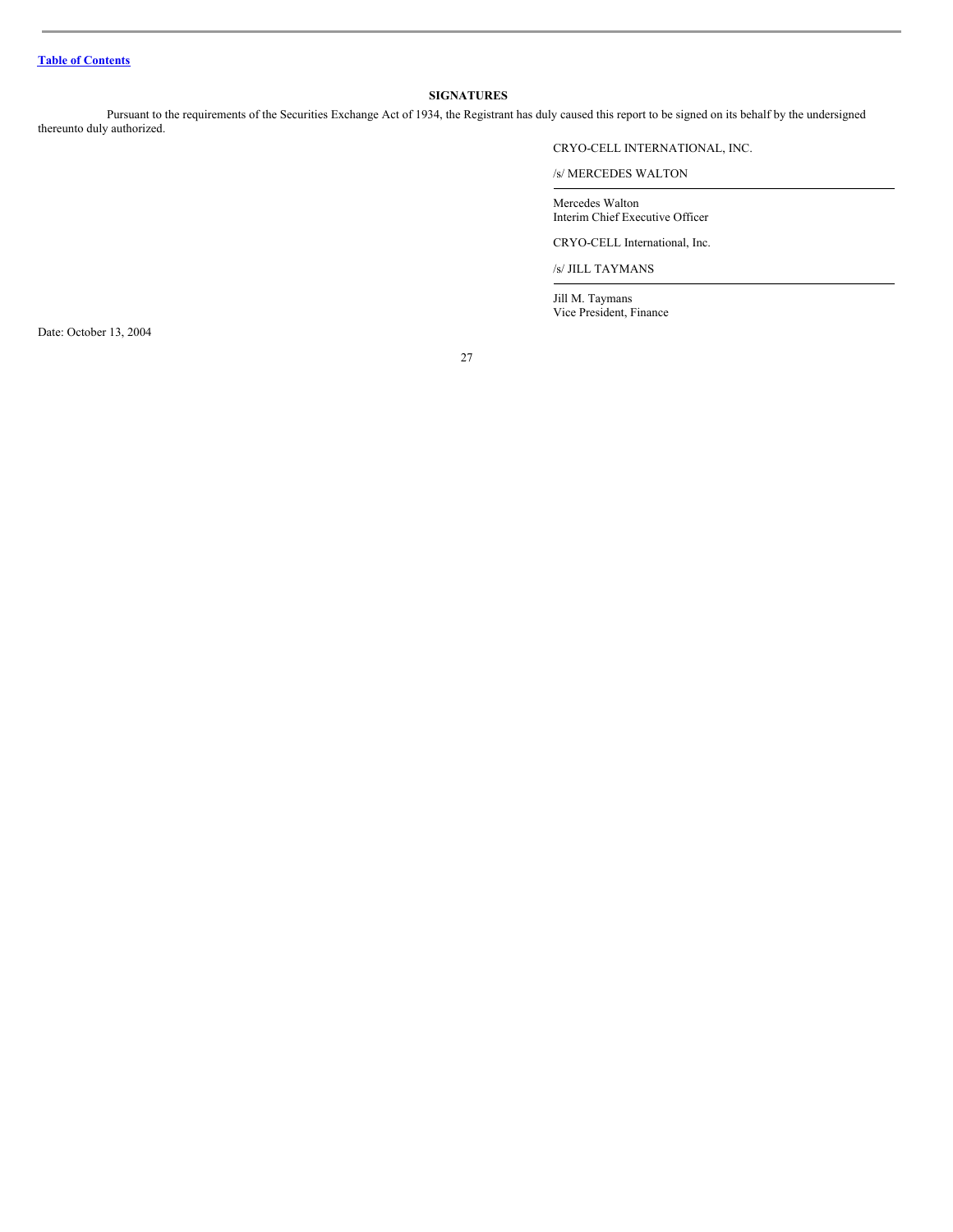## CERTIFICATION OF CHIEF EXECUTIVE OFFICER

I, Mercedes Walton, certify that:

- 1. I have reviewed this quarterly report on Form 10-QSB of CRYO-CELL International, Inc. (the "Registrant");
- 2. Based on my knowledge, this report does not contain any untrue statement of a material fact or omit to state a material fact necessary to make the statements made, in light of the circumstances under which such statements were made, not misleading with respect to the period covered by this report;
- 3. Based on my knowledge, the financial statements, and other financial information included in this report, fairly present in all material respects the financial condition, results of operations and cash flows of the registrant as of, and for, the periods presented in this report;
- 4. The Registrant's other certifying officer(s) and I are responsible for establishing and maintaining disclosure controls and procedures (as defined in Exchange Act Rules 13a-15(e) and 15d-15(e)) for the Registrant and have:

(a) Designed such disclosure controls and procedures, or caused such disclosure controls and procedures to be designed under our supervision, to ensure that material information relating to the Registrant, including its consolidated subsidiaries, is made known to us by others within those entities, particularly during the period in which this quarterly report is being prepared;

(b) Evaluated the effectiveness of the Registrant's disclosure controls and procedures and presented in this report our conclusions about the effectiveness of the disclosure controls and procedures, as of the end of the period covered by this report based on such evaluation; and

(c) disclosed in this report any change in the Registrant's internal control over financial reporting that occurred during the Registrant's most recent fiscal quarter that has materially affected, or is reasonably likely to materially affect, the Registrant's internal control over financial reporting;

5. The Registrant's other certifying officer(s) and I have disclosed, based on our most recent evaluation of internal control over financial reporting, to the Registrant's auditors and the audit committee of the Registrant's board of directors (or persons performing the equivalent functions):

(a) All significant deficiencies and material weaknesses in the design or operation of internal control over financial reporting which are reasonably likely to adversely affect the Registrant's ability to record, process, summarize and report financial information; and

(b) Any fraud, whether or not material, that involves management or other employees who have a significant role in the Registrant's internal control over financial reporting.

Dated: October 13, 2004 /s/ Mercedes Walton

Mercedes Walton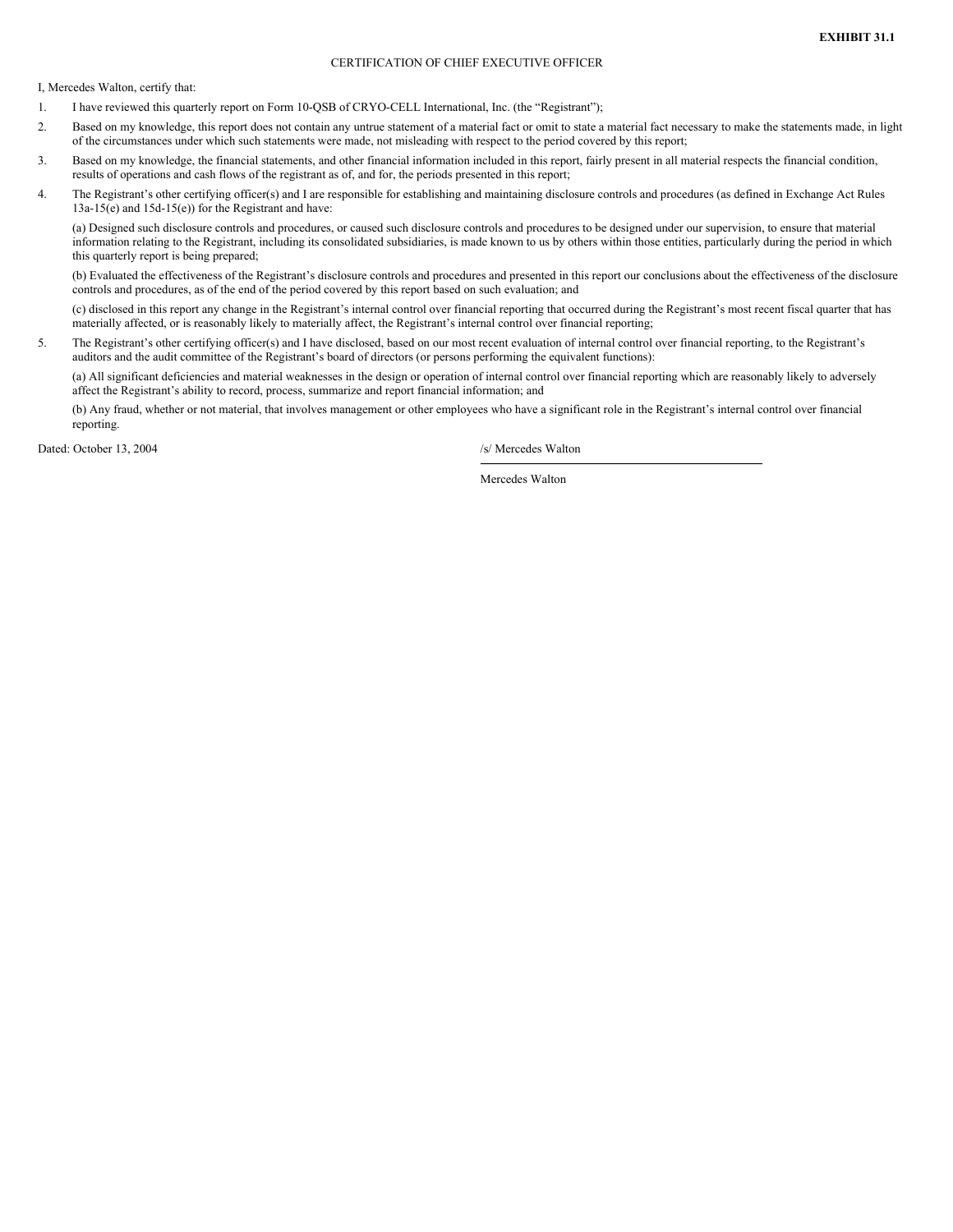#### CERTIFICATION OF CHIEF FINANCIAL OFFICER

I, Jill M. Taymans, certify that:

- 1. I have reviewed this quarterly report on Form 10-QSB of CRYO-CELL International, Inc. (the "Registrant");
- 2. Based on my knowledge, this report does not contain any untrue statement of a material fact or omit to state a material fact necessary to make the statements made, in light of the circumstances under which such statements were made, not misleading with respect to the period covered by this report;
- 3. Based on my knowledge, the financial statements, and other financial information included in this report, fairly present in all material respects the financial condition, results of operations and cash flows of the registrant as of, and for, the periods presented in this report;
- 4. The Registrant's other certifying officer(s) and I are responsible for establishing and maintaining disclosure controls and procedures (as defined in Exchange Act Rules 13a-15(e) and 15d-15(e)) for the Registrant and have:

(a) Designed such disclosure controls and procedures, or caused such disclosure controls and procedures to be designed under our supervision, to ensure that material information relating to the Registrant, including its consolidated subsidiaries, is made known to us by others within those entities, particularly during the period in which this quarterly report is being prepared;

(b) Evaluated the effectiveness of the Registrant's disclosure controls and procedures and presented in this report our conclusions about the effectiveness of the disclosure controls and procedures, as of the end of the period covered by this report based on such evaluation; and

(c) disclosed in this report any change in the Registrant's internal control over financial reporting that occurred during the Registrant's most recent fiscal quarter that has materially affected, or is reasonably likely to materially affect, the Registrant's internal control over financial reporting;

5. The Registrant's other certifying officer(s) and I have disclosed, based on our most recent evaluation of internal control over financial reporting, to the Registrant's auditors and the audit committee of the Registrant's board of directors (or persons performing the equivalent functions):

(a) All significant deficiencies and material weaknesses in the design or operation of internal control over financial reporting which are reasonably likely to adversely affect the Registrant's ability to record, process, summarize and report financial information; and

(b) Any fraud, whether or not material, that involves management or other employees who have a significant role in the Registrant's internal control over financial reporting.

Dated: October 13, 2004 /s/ Jill M. Taymans

Jill M. Taymans